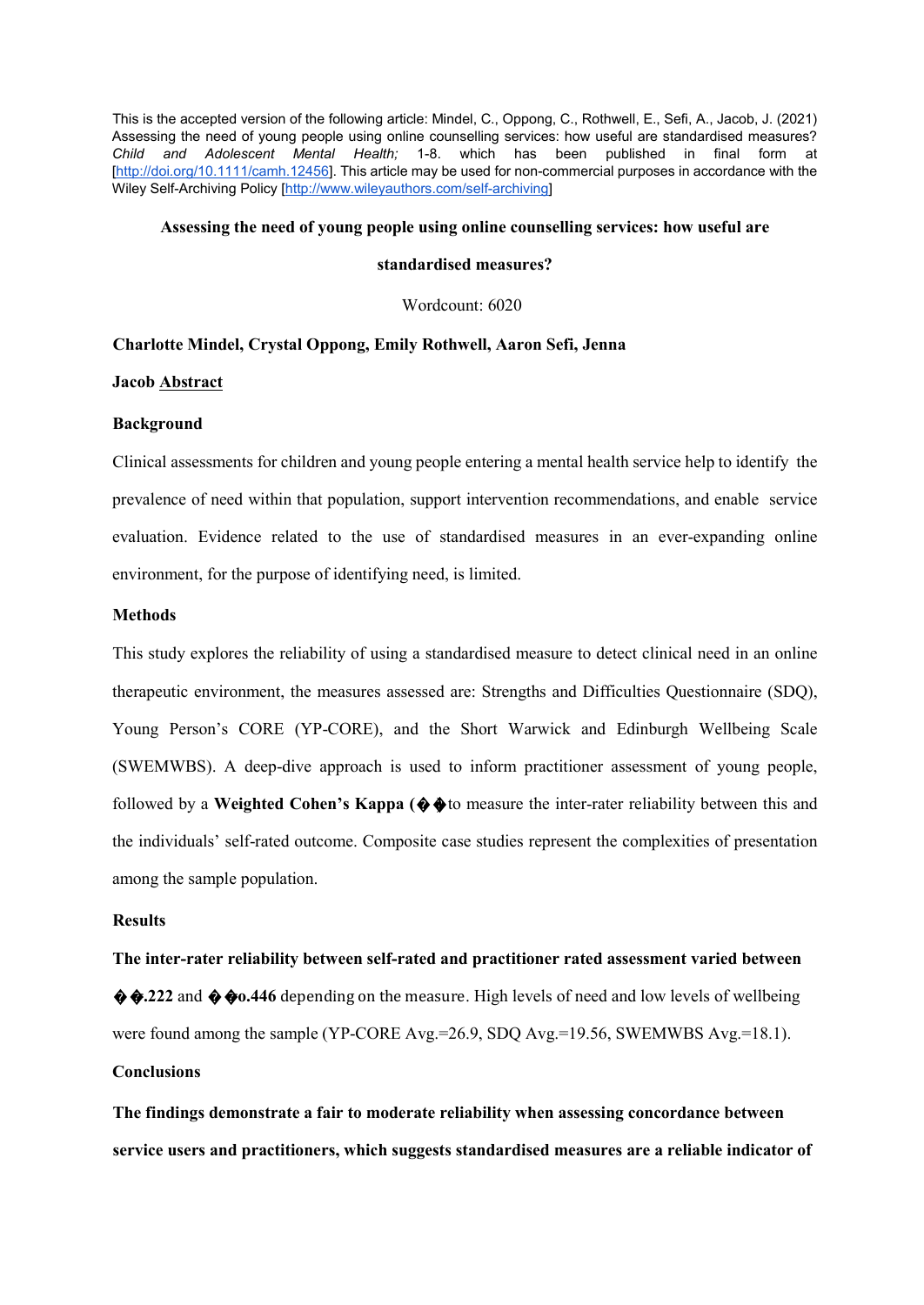**need. Higher levels of need were present than those seen previously in general or face-to-face clinical populations, which suggests using such measures in an online therapeutic environment influences the way in which assessments are responded to.** 

**Keywords:** Child; Mental Health, Assessment Measures; Prevalence; Adolescent, Online counselling.

# **Known**

- Self-rated assessment measure ratings differ from practitioner or parent-rated assessment measure ratings
- Standardised assessments are useful but have their individual limitations

**New** 

- There is a higher level of need identified when assessed within an online therapeutic space than other studies assessing general or face-to-face clinical environment
- A standardised measure alone is **a reliable tool** for identifying clinical need within an online space

#### **Relevant**

• Clinical practice and service development/delivery

# **Background**

Research suggests the prevalence of mental health conditions is increasing amongst children and young people (CYP) in the UK (Pitchforth et al., 2019). Over the past 20 years long standing mental health conditions have increased sixfold with data from 2009-2014 suggesting an increase in emotional difficulties among females (Fink et al., 2015). Despite this, only 1-in-4 CYP with mental health difficulties are seen by specialist mental health services in the UK (NHS Digital, 2017), raising concerns about the levels of support they are receiving (Care Quality Commission, 2017; Children's Commissioner's Office, 2017; Kowalenko & Culjak, 2018; Rimmer, 2018). Online counselling has the potential to increase accessibility and potentially transform how support and treatment is disseminated to CYP, (Beattie, Cunningham, Jones & Zelenko, 2006; Hanley & Reynolds, 2009).

Research indicates that the majority of young people initially seek help online for their health (Wartella, Rideout, Montague, Beaudoin-Ryan & Lauricella, 2016). **Online support – where technology is the main form of communication – can be delivered through asynchronous and synchronous modalities such as instant messaging, chat sessions and forums (Barak & Grohol, 2011).** Clinical assessments are often involved in both online and face-to-face interventions and can be used for assessing need, after which follow-up interaction will affect change made throughout an intervention, and routine evaluation of service (Wolpert, Cheng & Deighton, 2015). While widely used in face-to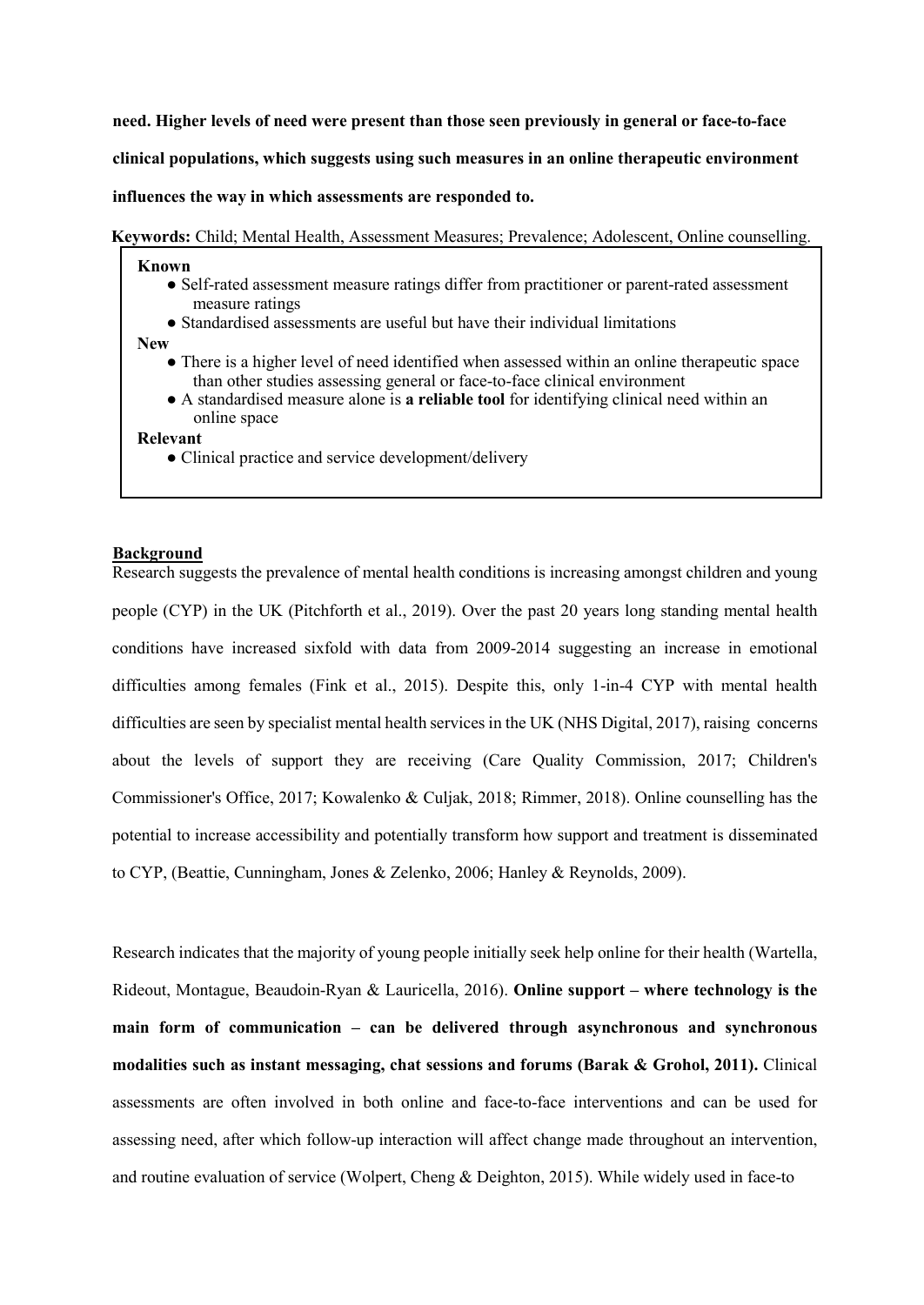face CYP's mental health services (CORC, 2020), there is less evidence for mental health assessment use in online settings.

There is some demonstration that standardised assessment measures have been used as a tool for screening individuals upon entry to online services (Ybarra & Eaton, 2005; Christensen, Griffiths & Korten, 2002; Houston et al., 2001). These comprise a fixed set of items which enable practitioners to assess mental health, wellbeing and functioning of clients. **Such measures have demonstrated good validity and reliability to enable clinicians to understand the needs of an individual in face-to-face settings (Slade, Thornicroft & Glover, 1999). There is growing evidence that measures completed online display high levels of internal consistency, similar to their paper counterparts. (Vallejo, Jordán, Díaz, Comeche & Ortega, 2007). Additionally, measures completed online often display more severe mean scores in comparison to those completed in face-to-face settings. This is due to increased disclosure and honesty online as a result of anonymity afforded by online environments, known as the "online disinhibition effect" (Suler, 2004). Further, studies show that through using standardised measures online, presenting issues such as self-harm are more common and appear in 10-15% of cases (Sefi & Hanley, 2012) in comparison to under 5% in face-to-face services (Cooper, 2009).** 

Standardised measures can be useful tools to assist practitioners in differentiating between levels of severity, rather than relying on clinical judgement alone (Stewart, 1999; Bouwmans et al., 2013). Nomothetic data from standardised measures can be aggregated to inform needs and outcomes at a population and individual level, and across different times, settings and assessors (Evans, Greenhalgh & Connelly, 2000; Beltz, Wright, Sprague & Molenaar, 2016). Using measures online is valuable for assessing the needs of individuals accessing the service, facilitating adequate and appropriate resources, signposting and service evaluation.

Measures can be self-reported by service users – such as in this study – or other stakeholders, including practitioners, parents or teachers. Self-reported measures have been criticised for their credibility, as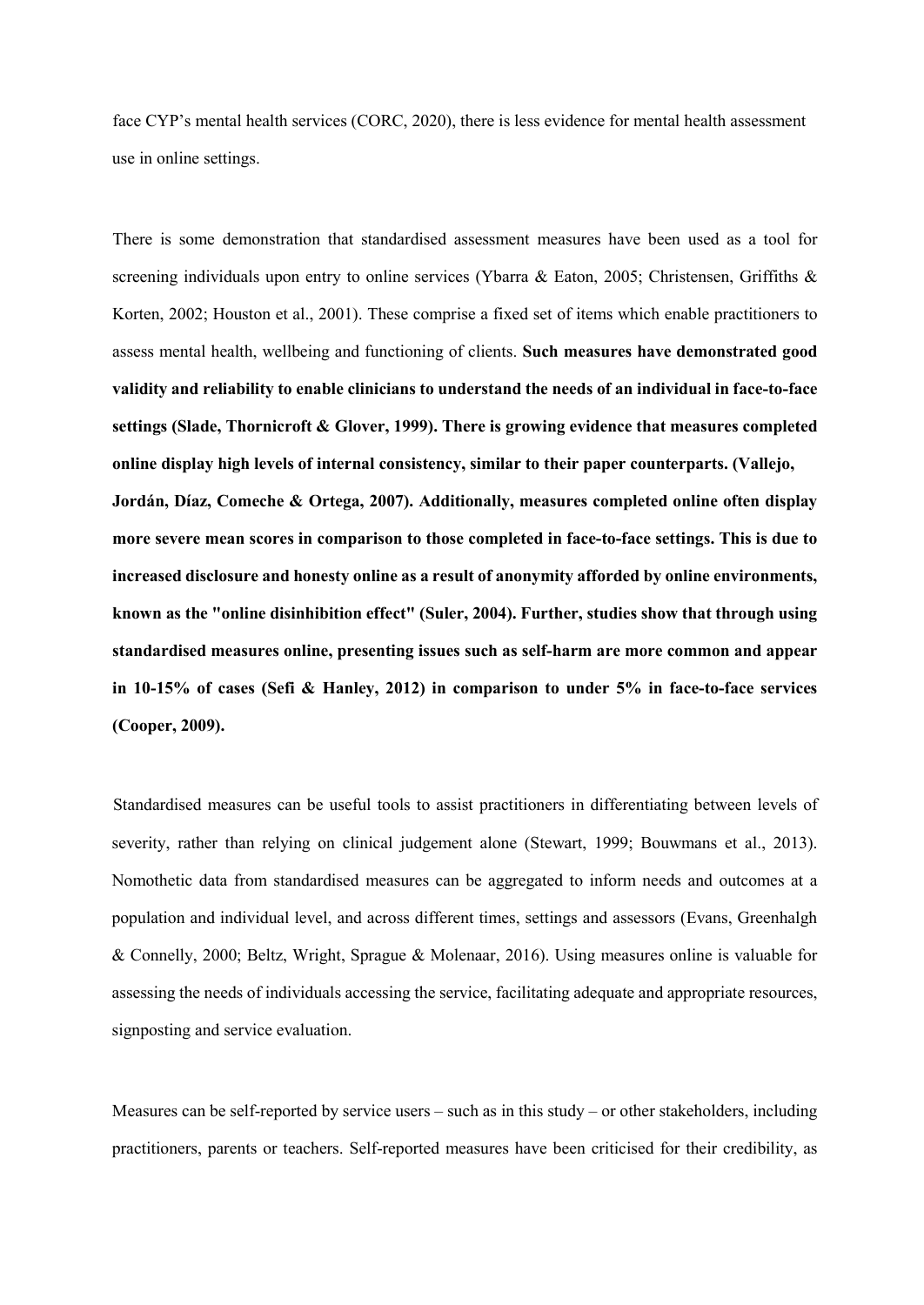respondents sometimes provide socially desirable answers, especially on sensitive questions (Demetriou, Ozer & Essau, 2015). Large discrepancies have been identified when comparing individuals' perspectives and the alternative, typically a parent, practitioner or teacher (Yeh & Weisz, 2001). **A self-rated measure is open to subjectivity of experience, whereby distress can vary for the individual depending on their clinical presentation (Lundberg & Kristenson, 2008). Those with emotional or affective difficulties are more likely to self-rate themselves as 'worse' on a routine assessment measure than if rated by a practitioner, whereas those displaying psychotic tendencies are likely to rate themselves as having fewer problems than a clinician might (Gowers, Levine, Bailey-Rogers, Shore & Burhouse, 2002). Additionally, individuals sometimes deviate from 'the truth', to either score** *better* **or** *worse* **than they feel depending on their perception of who would be reviewing the information and what the outcomes would lead to (Börjesson & Boström, 2019)**. However, service users are increasingly considered experts in their own experience, and self-reported data is considered to be a rich source due the information an individual has about themselves (Ashworth et al., 2004; Ben-Arieh, 2008; Paulhus & Vazire, 2007).

For use with children and adolescents, it is recommended that if existing adult measures are used, these are tailored to ensure accessibility and provide an understanding of the users needs where these might differ from an adult population (Wolpert et al., 2007). For example, using a shorter measure as a screening tool could aid completion adherence (Ware, Bjorner & Kosinski, 1999).

This research aims to add to the limited evidence base on appropriate standardised measures for use with children and adolescents by demonstrating their potential usefulness in assessing the need of CYP using online counselling services. The key questions this research aims to explore are: a) Are online self-rated assessment ratings a reliable indicator of need? And b) What does the data from these measures used in an online therapeutic environment tell us?

#### **Methodology**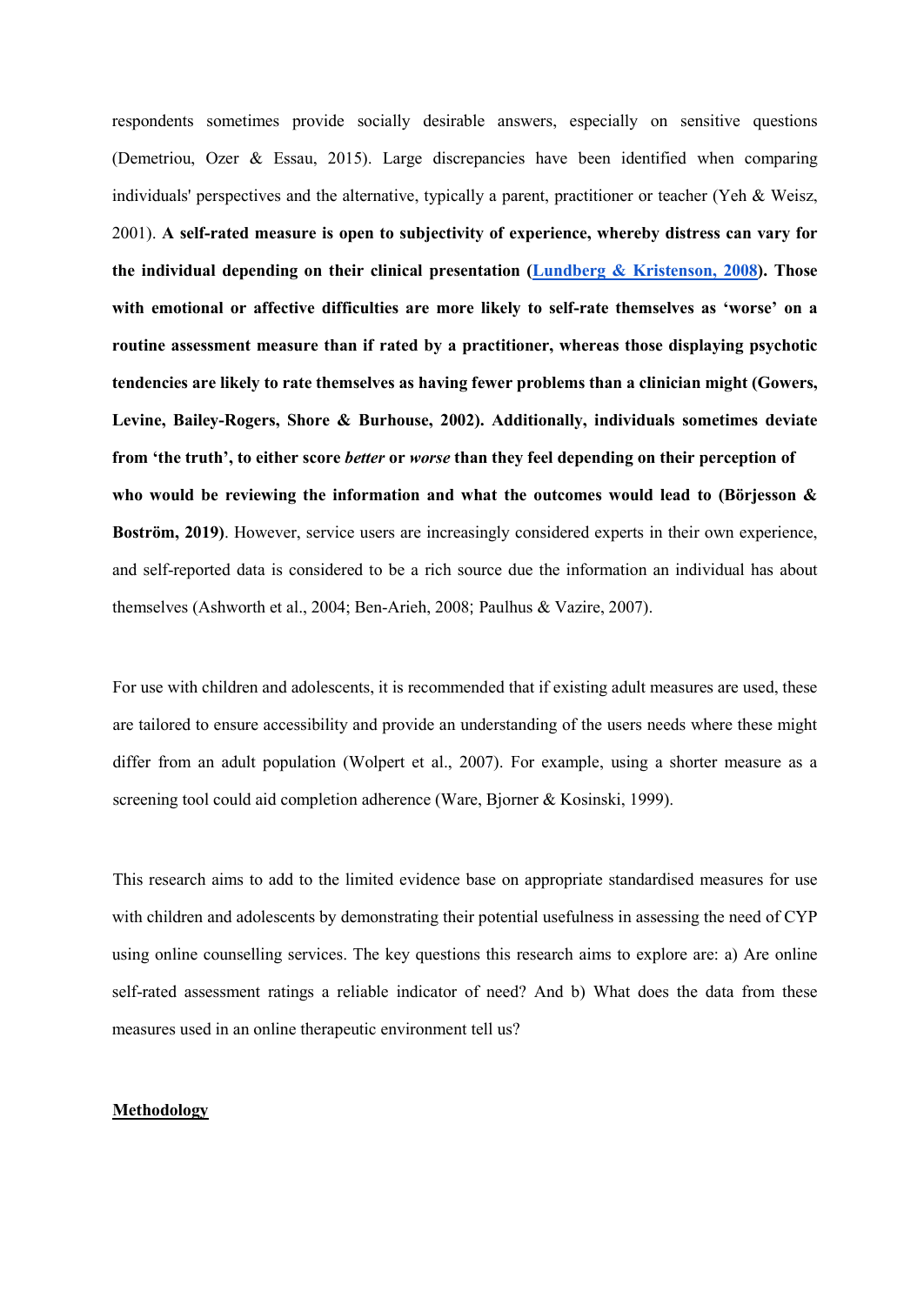In 2019, a pilot on Kooth, an online mental health counselling and emotional wellbeing support platform for CYP (10-25 years), sought to understand how standard measures for mental health and wellbeing are 'received' in an online service (Sefi & Frampton, 2020). Kooth provides one-to-one text based synchronous and asynchronous counselling, alongside other support tools, using a combination of idiographic and nomothetic assessments to monitor routine assessment of need and outcomes.

Three routine assessment measures, **typically used in face-to-face settings,** were piloted to identify service user acceptability and value to user assessment: SDQ (Goodman, 1997), YP-CORE (Twigg et al., 2009) and SWEMWBS (Clarke et al., 2010). The measures were chosen for the promising existing psychometric properties in the relevant age group and their varied lengths. Measure length was important to the pilot study to test acceptability and uptake of measures by service users (Sefi et al., 2020).

To explore whether online ratings of a self-rated assessment are a reliable indicator of need, a deep dive review (Good Governance Institute, 2016) using case notes of individual users supported practitioners in assessing individuals. These assessment outcomes were compared with the user-rated outcomes. **A weighted** Cohen's Kappa (��) was used to demonstrate inter-rater relationship between the self-reported and practitioner assessment. Descriptive statistical analysis was used to explore the data, while composite case studies illustrate the range of users who access the service, and their needs.

#### **Ethical Considerations**

Ethical approval was sought and received from the University of Exeter for the pilot of these measures. An opt-in approach was taken, where consent was sought as part of the registration flow prior to completion of the measure. 61% of users gave consent for their data to be used for this research.

# *Measures*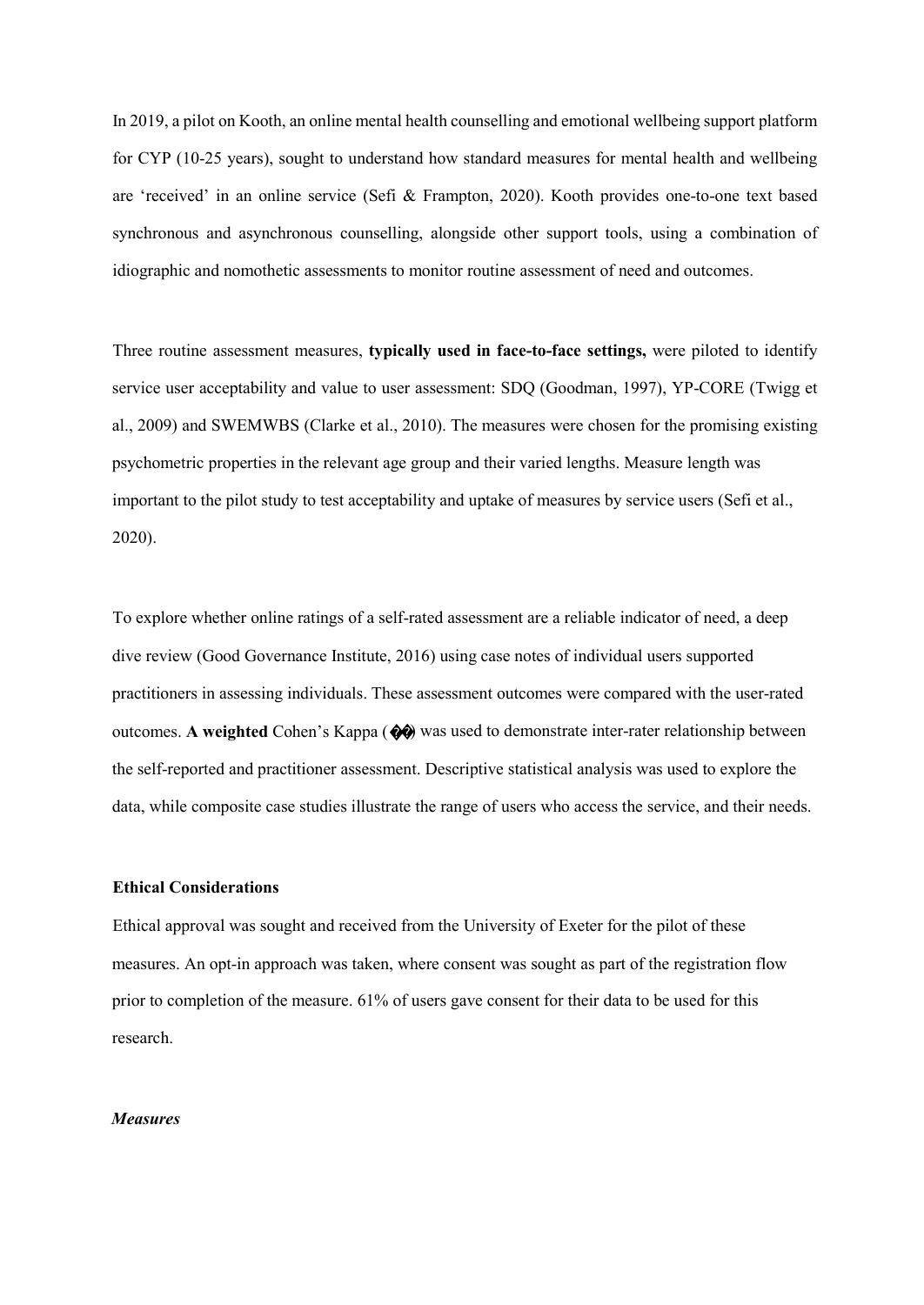**The SDQ is one of the most widely used measures to assess mental health difficulties in CYP (Goodman, 1997) because of its effectiveness in discriminating between clinical and community samples in both online and offline settings (Truman et al., 2003).** It is a 25-item measure of mental health difficulties with five subscales; emotion, conduct, hyperactivity, peer relationship problems, and prosocial behaviour. For this pilot, the short form (25-items) was used as a self-reported questionnaire without the impact supplement.. The user's score, out of a maximum of 40-points, places them in one of four categories, *close to average, slightly raised, high, very high* (CORC, 2020; Goodman, 2001), with a greater score indicating a higher level of need.

### *SWEMWBS*

The SWEMWBS is a short version of the WEMWBS (Tennant et al., 2007) that includes 7 of 14 statements measuring mental wellbeing. **It has undergone rigorous testing for internal consistency, shown through self-reported online questionnaires (Haver**, Akerjordet, Caputi, Furunes & Magee, **2015)**. A 5-point likert scale is used to rate the frequency of different thoughts and feelings an individual has experienced in the two weeks prior to assessment. Scores (out of a maximum 35 points) are converted into metric scores which are then interpreted to identify whether an individual is experiencing *high, average, or low* mental wellbeing (CORC, 2020), with a higher score equating to a greater assumed level of wellbeing.

#### *YP-CORE*

The YP-CORE is a 10-item measure adapted from the Clinical Outcomes in Routine Evaluation - Outcome Measure (Evans et al., 2000) for use with 11-16 year olds **within the UK (Twigg et al., 2009; Hill et al., 2011). This measure is frequently used within school and community based counselling services and is noted for being a relatively brief measure (Twigg et al., 2016) which**  captures a range of symptoms, risk, functioning and wellbeing. Scores, out of a maximum of 40 points, provide thresholds of clinical need and risk, categorised into *low, mild, moderate, moderate severe, and severe*. This measure is ascending to severity of risk and distress with a greater score indicating a higher level of need.

*SDQ*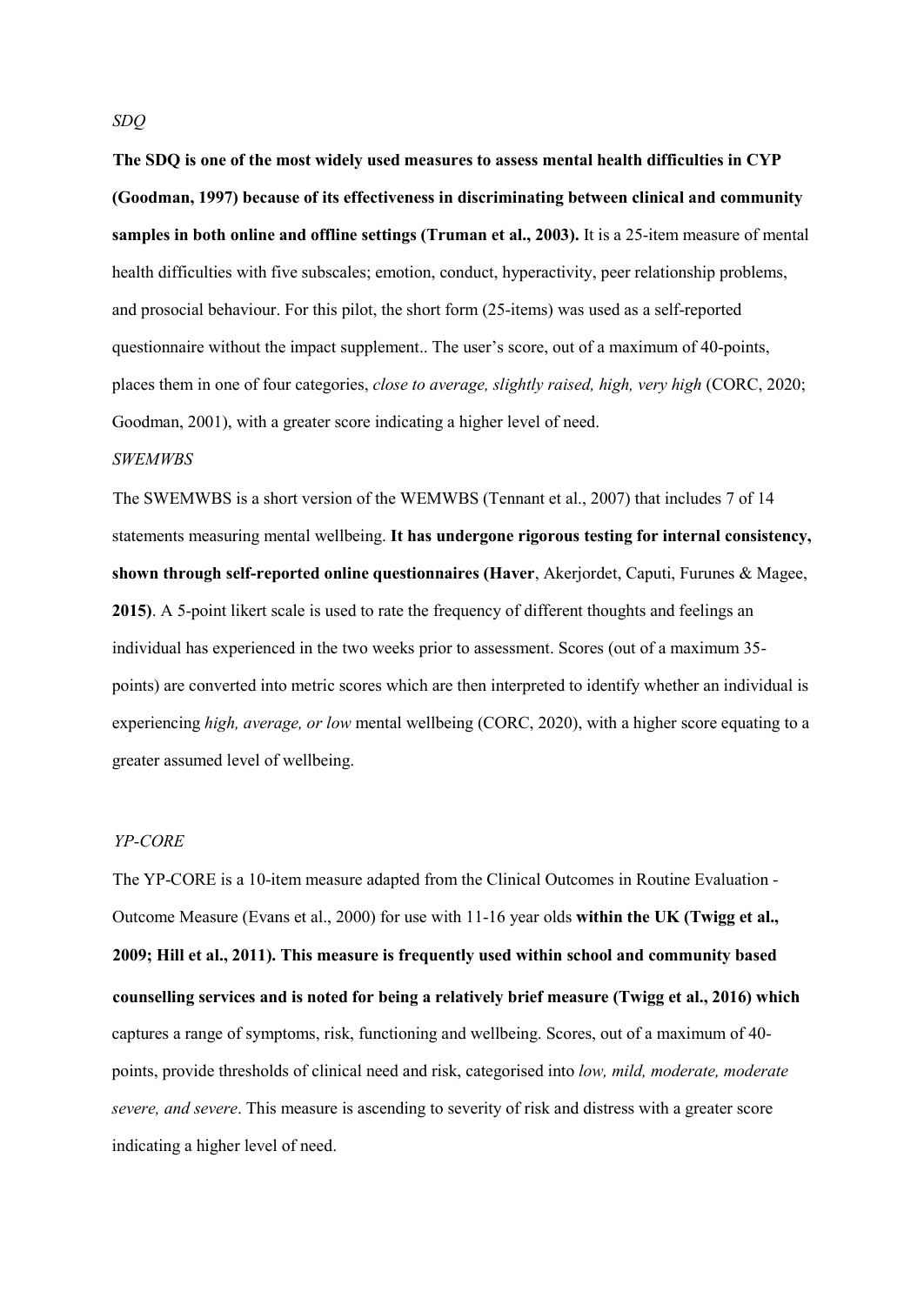### *Data Collection*

The three assessment measures were allocated to users when they registered for Kooth on a rotating basis. The fourth 'control' group, who received no measures to fill out, were excluded due to the focus of this study. **The measure was presented verbatim to the standardised measure in question following registration, where users selected the responses most relevant to them using a tick box. The assessment was voluntary and could be skipped, with no indication that completing the assessment had any consequences. The outcomes were monitored for risk, but were not used for triage within the service.**

Between 10th October 2019 and 12th November 2019, 9,105 users completed an assessment measure upon self-referring and registering for Kooth. Of these, 5,121 consented to their data being used for research. 1,335 completed the SWEMWBS, 1,886 completed the YP-CORE and 1,900 completed the SDQ. The sample was largely representative of the Kooth population (Frith, 2017) with an average of 74.6% respondents identifying as female, and a slightly higher than average proportion than typical users identifying as a white ethnic background (84.5%). The age range of the resultant sample of service users was 10-25 years, with a mean age of 15 (SD 2.7) years.

# *Data Analysis*

Descriptive statistics of the sample for those who completed a measure provides an overall view of the level of need of Kooth users.

#### *Deep dive review*

A stratified random sampling method was chosen primarily to identify the core sample groups from which to select the sample (Levy & Lemeshow, 2008). Each of the measures (SDQ, YP-CORE, SWEMWBS) were split into their relevant classifications, and up to three individuals from each threshold for each measure were included in the random selection, **accumulating a sample of 34 individuals. Individuals were only excluded if they had not completed at least one chat session**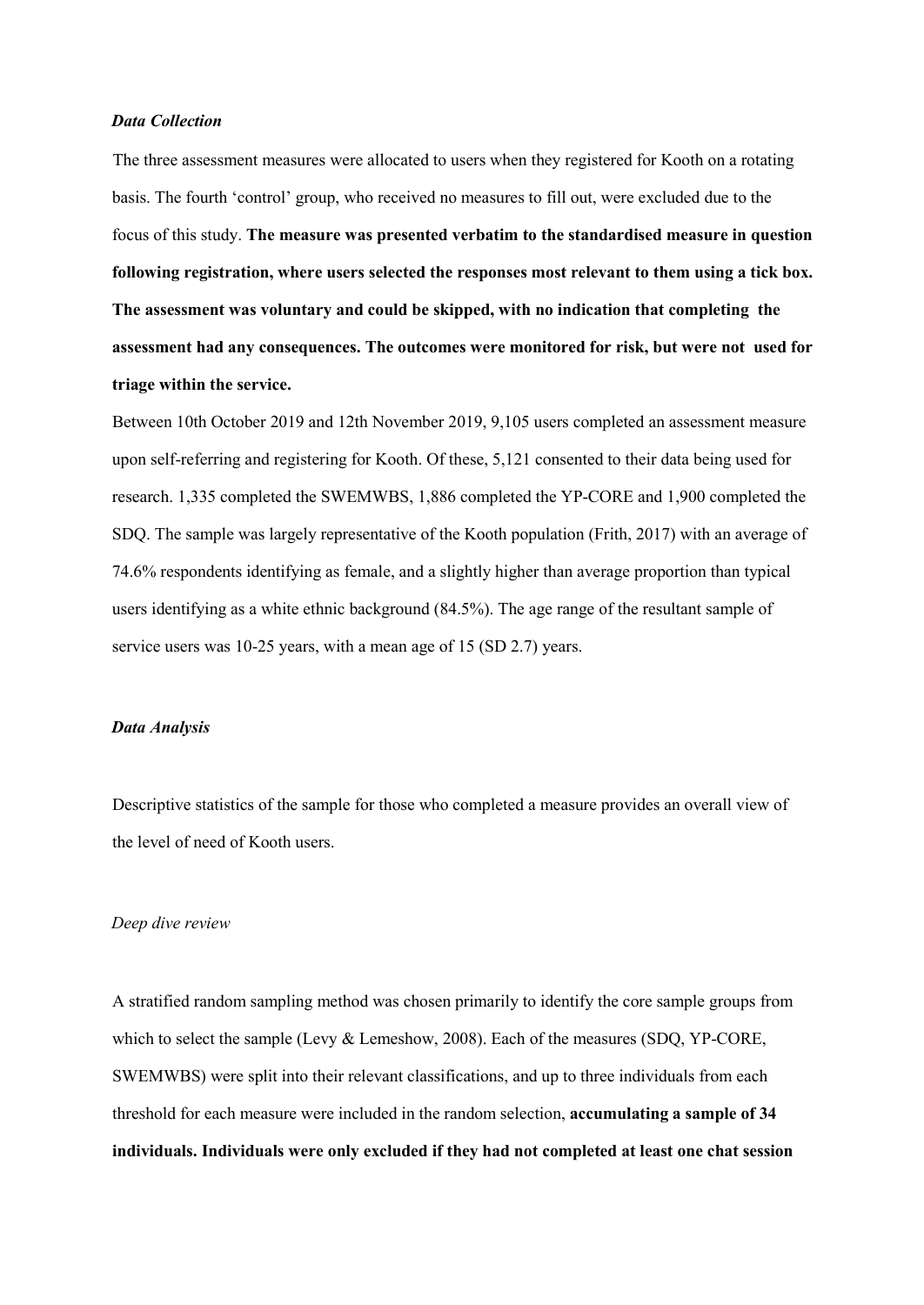**with a practitioner on Kooth to ensure sufficient qualitative data relating to presenting issues and needs. The time required for practitioners to review case notes and make their assessment was a deciding factor in the final sample size.** 

Two practitioners from Kooth were provided with the case notes for all of the randomly selected sample and asked to independently assess each individual. The assessment rating involved allocating the appropriate threshold of the measure the individual had completed, using their clinical judgement, and the individuals' difficulties. The practitioners were blind to the young person's assessment score, or any questionnaires they completed as part of their chat sessions with a practitioner. Once both practitioners had made their assessment they met to review their independent ratings, and, in the case of discrepancy, jointly decide upon the threshold or category for the analysis. While the **practitioners had client experience of using the YP-CORE and SDQ, they were provided with materials to read about the SWEMWBS to familiarise themselves with the measure before applying it.** 

The self-reported and practitioner-reported assessment ratings were used to determine the similarities and differences between perspectives. A case study approach was selected for its ability to capture the clinical need of young people while exploring complex real-life scenarios (Crowe et al., 2011). Composite case studies  $(n=3)$ , written in the style of practitioner-written case studies from Kooth, provide insight into the qualitative case note data that was made available to the practitioners, and to demonstrate the practitioners' rationale for assessment (Appendix 1).

#### *Concordance analysis*

**A quadratically weighted** Cohen's Kappa (��) was used to determine if there was statistical agreement between the self-reported rating and the practitioner assessed rating for each measure. **A weighted** Kappa **recognises the difference in ratings (Sim & Wright, 2005), a useful approach given the practitioner assessment could be closer to the self-rated outcome in some instances, especially where a greater number of thresholds were present. Each measure had between three and five threshold categories determining level of need, and as such** ��**was determined for each**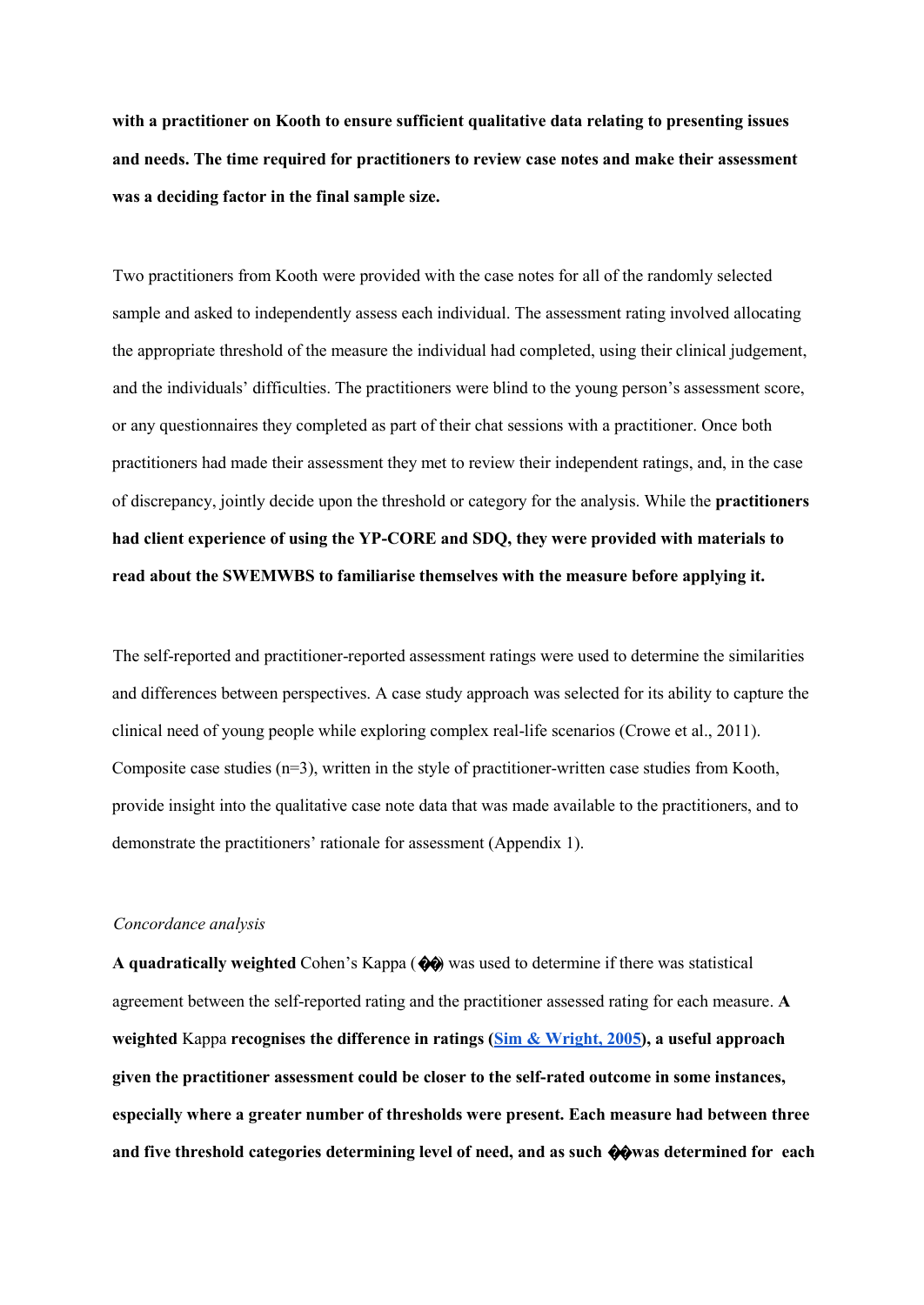**measure separately. Although quadratic weighting can differ when using different quantities of categories, it accounted for the increased variability of the five-threshold measure (Brenner & Kliebsch, 1996). Kappa was interpreted following Landis & Koch (1977)| standards, using six categories ranging from** *poor* **to** *almost perfect***. Bias was calculated to support the interpretation of the Kappa coefficient.** 

#### **Results**

**Table 1. Demographics of Users Completing Each of the Three Measures (YP-CORE, SDQ, SWEMWBS)** 

Demographics Measures

YP-CORE = 1886 SDQ = 1900 SWEMWBS=1335

N (%) N (%) N (%)

Age

10-13 600 (31.8%) 596 (31.4%) 443 (33.2%) 14-16 904 (47.9%) 919 (48.4%) 605

(45.3%) 17-20 335 (17.8%) 329 (17.3%) 245 (18.4%)

20+ 56 (2.9%) 42 (3.1%) Gender

Male 377 (20%) 403 (21.2%) 322 (24.1%) Female 1438 (76.2%) 1433 (75.4%) 964

(72.2%) Other 71 (3.8%) 64 (3.4%) 49 (3.7%) Ethnicity

White 1588 (84.2%) 1586 (83.5%) 1145 (85.8%) Mixed 97 (5.1%) 85 (4.5%) 68 (5.1%)

Asian 109 (5.8%) 131 (6.9%) 67 (5%)

Black 56 (3%) 68 (3.6%) 36 (2.7%) Other 36 (2%) 30 (1.6%) 19 (1.4%)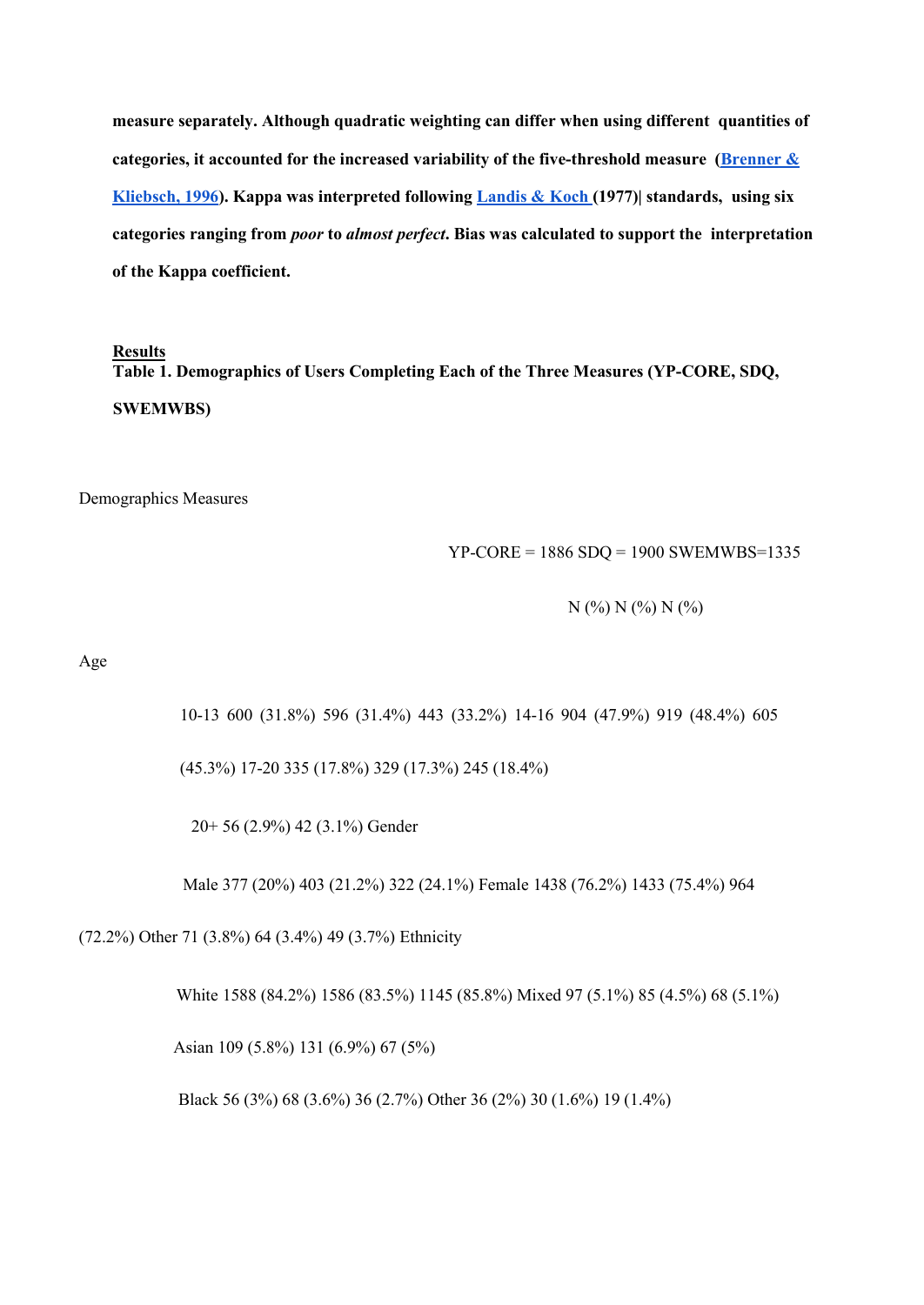

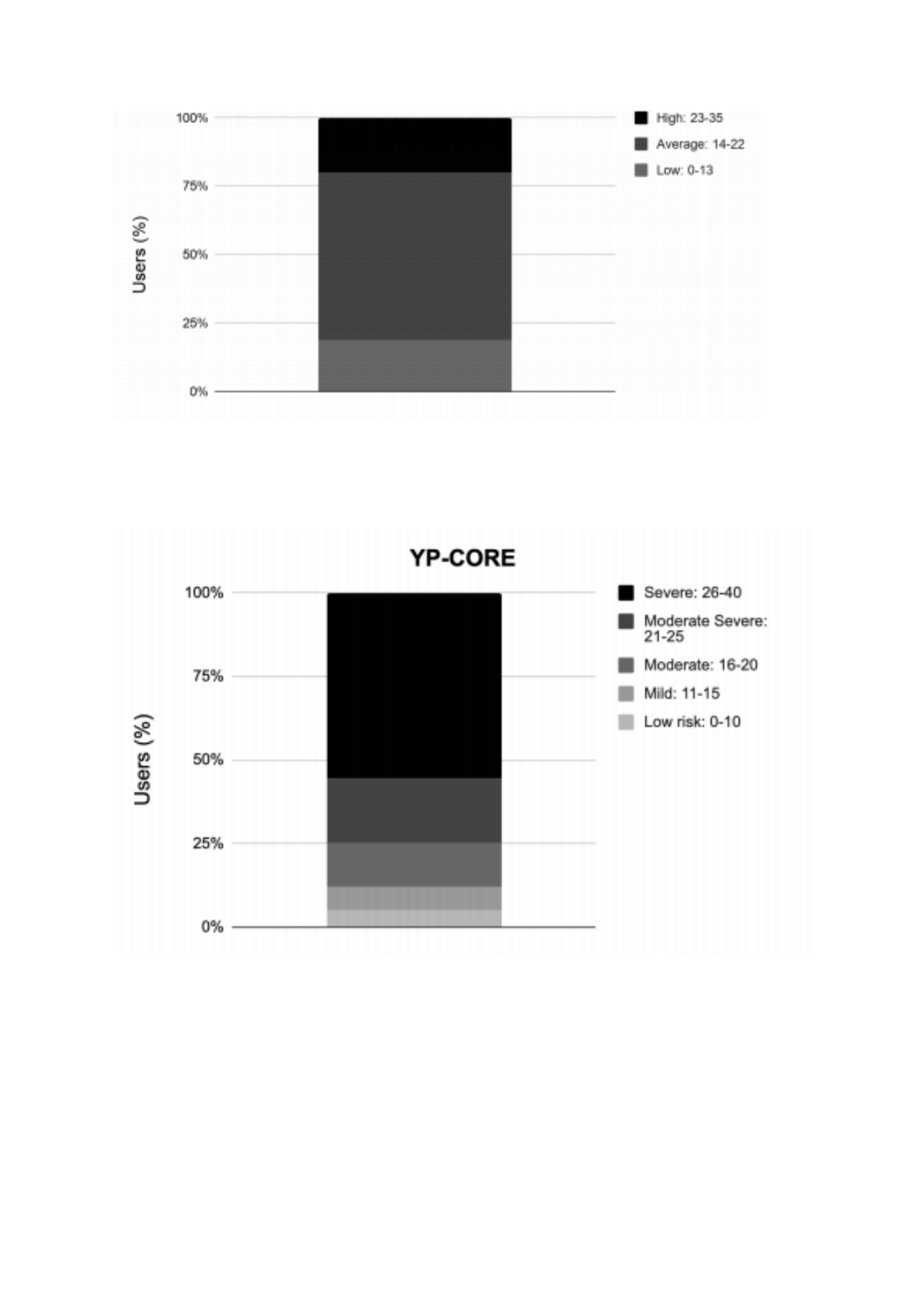

The mean score for YP-CORE was  $25.4$  (SD= 7.8, 95% CI = 25.0-25.7) with approximately 55% of people presenting with 'severe' clinical risk. A further 20% of YP presented with 'moderate severe' risk, 13% with 'moderate' risk, 7% 'mild' risk and 5% at 'low' risk. For the SDQ the mean score was 19.6 (SD=6.3, 95% CI= 19.3-19.8) with 51% of responders scoring within the 'very high' threshold. A further 22% of this group were 'borderline' and 27% scored within a 'normal' range. The mean score for the SWEMWBS measure was 18.1 (SD=5.2, 95% CI=17.8-18.4). In this population 19% scored within the 'low' threshold, 61% scored within the 'average' threshold and 20% in the 'high' threshold.

A deep dive analysis (Appendix 2) of 34 randomly selected users showed that the majority of cases were rated by the practitioner as having a lower clinical need than the self-report assessment (N=14, 41%). 35% (N=12) of cases were in agreement, and 24% (N=8) of cases received a higher clinical rating by the practitioner than the self-report rating. During the practitioner assessment process there were three discrepancies identified, which were reviewed before a decision was made as to which threshold to assign to the user.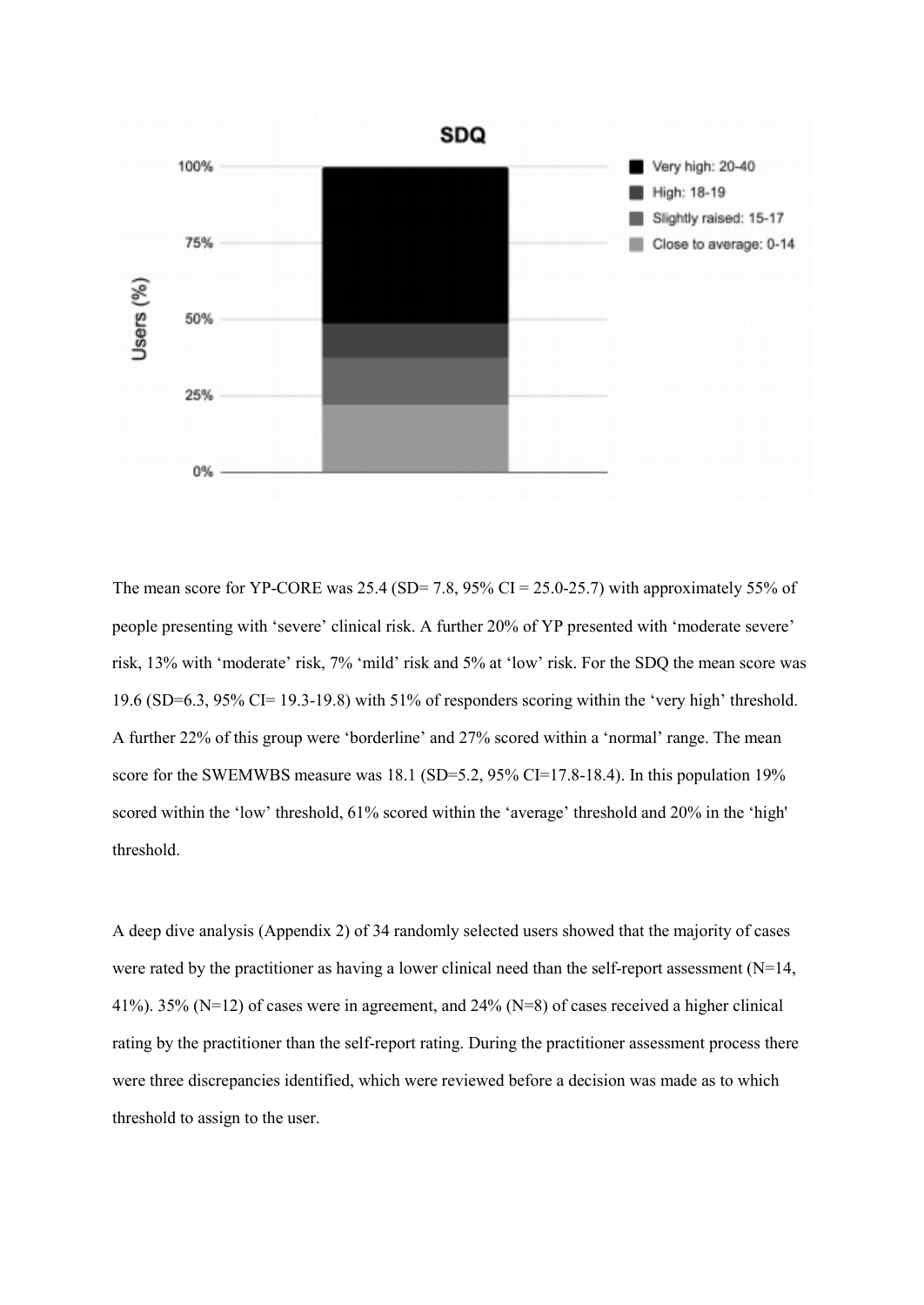**The weighted Kappa showed some reliability between the self-rating and tbe practitioner-rating for each measure. The YP-CORE ratings showed statistically significant agreement, identifying a** *moderate* **concordance (**��**=.446; p=.037). The inter-rater reliability for both SDQ and SWEMWBS were not statistically significant, with the concordance for both classified as** *fair*  **(**��**=.308, p=.206;** ��**=.222, p=.386). Low bias was detected between raters for the YP-CORE (0.23) and SDQ (0.17), and a higher bias was detected for SWEMWBS (0.56).** 

## **Discussion**

The study focussed on two key questions; a) Are online self-rated assessment ratings a reliable indicator of need? And b) What does the data from these measures used in an online therapeutic environment tell us?

Previous research has demonstrated that all three measures used demonstrate good validity in face-to face settings **when used as an assessment or routine outcome measure.** When considering the first key question, the findings suggest that self-reported ratings on these measures **range in their** 

# **reliability**

**to offer an indication of user-rated need upon entry of the service. In this study, objective need was determined largely by the practitioners' clinical judgement based on the review of case notes, before using the self-reported ratings of the individual to identify reliability. The fair to moderate levels of reliability found, depending on the measure,suggest these self-rated assessments do demonstrate the ability to indicate need. There was little bias detected for the YP-CORE and SDQ. Higher levels of bias were detected for the SWEMWBS, suggesting that the practitioners' use of the measure will have had some effect on the concordance between the user and practitioner perspectives. We would expect some discrepancy between user and 'other' stakeholder completion of measures (Yeh et al., 2001)**. **Research also suggests that untrained raters tend to rate higher levels of need than trained raters (Lundh, 2012), which was not consistently the case here. The YP-CORE emerged as the most reliable-between-rater measure, suggesting it is the**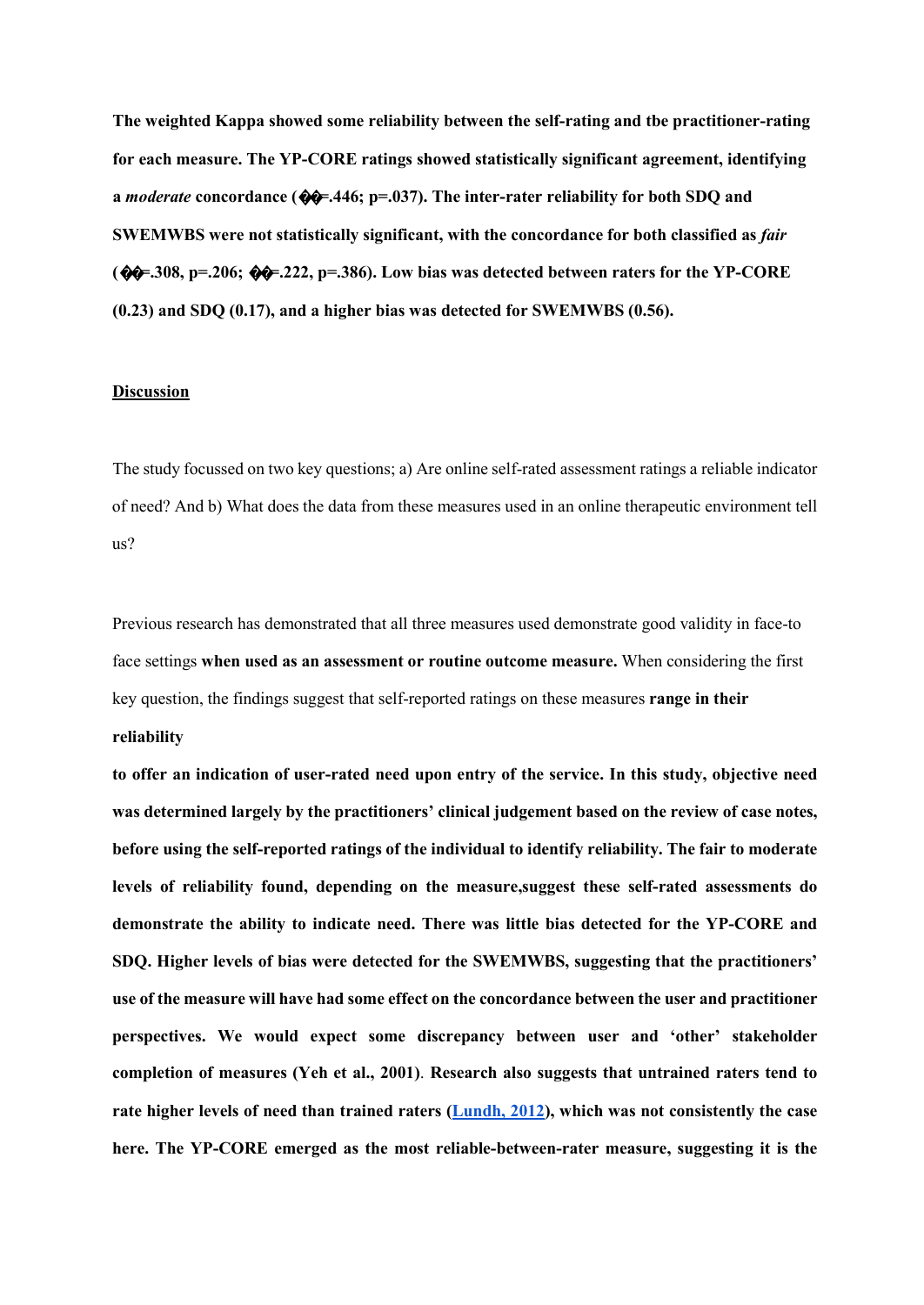**more appropriate measure of need in this context.** 

**As the case studies demonstrate, there is a spectrum of difficulties with which a YP can present when self-referring to the service, which might influence the reliability of ratings when compared with practitioner judgement (Gowers, Levine, Bailey-Rogers, Shore & Burhouse, 2002).** A paradigm shift over the past ten years recognises young people as experts of their own experience rather than simply on a trajectory of development (Ashworth et al., 2004; Ben-Arieh, 2008). As such, the internalised experience reflected as need through these assessments is unlikely to be standardised across a population.

The case studies were used to demonstrate the types of difficulties individuals present with across different thresholds of need, highlighting the complexities of using standardised measures as assessments of need, which is common in clinical practice (Beltz et al., 2016). While useful for identifying general prevalence of need among the general user population, the use of such measures provide little insight into the goals or motives of the user when self-referring to an online counselling site.. However, **the moderate coherence within the YP-CORE demonstrates the merit of using a standardised measure to identify baseline needs for a proportion of the population. To identify further idiosyncrasies of young people and their needs, it is likely the accuracy would increase from combining such a standardised measure with an** idiographic assessment of the individual. Such an assessment could be in the form of a qualitative statement representing a goal that a user wants to work towards (Law & Jacob, 2015), indicating the level of need through the urgency or 'type' of problem documented (Hanley et al., 2019).

The second key question relates specifically to the outcome of using standardised measures in an online therapeutic environment. The ratings of all the assessment measures used suggest a higher than expected clinical need among the sample population. In comparison to clinical population data the results indicate a higher than average presentation of high clinical need through both the YP-CORE (26.9 compared to 19.0) and the SDQ (19.56 compared to 10.3) (Twigg et al., 2016, De Vries, Davids,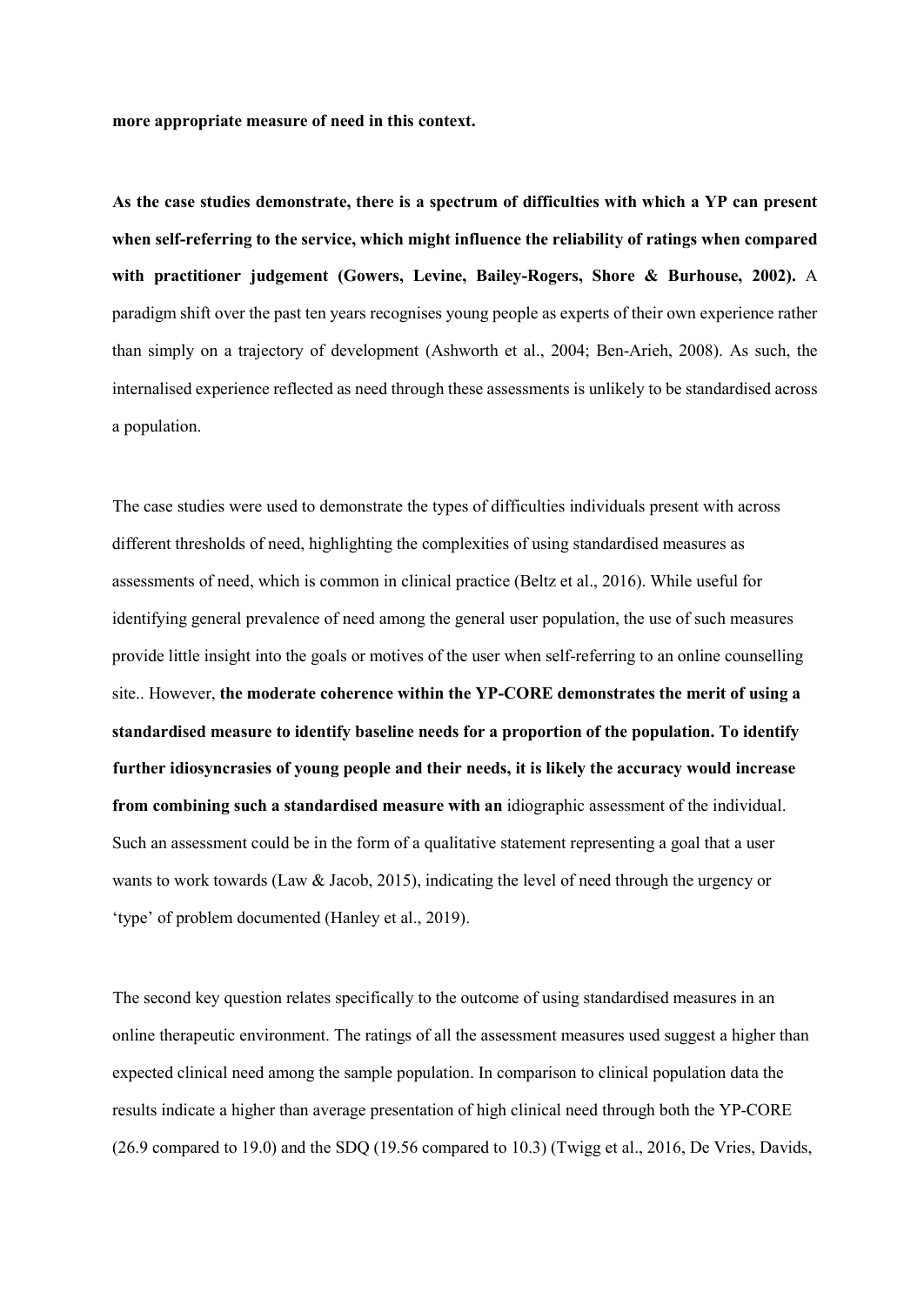Mathews & Aarø, 2018), with over half of users' ratings in the 'severe' or 'very high' categories. The average score for SWEMWBS in the Kooth population (18.1) also reflects poorer wellbeing than a general population sample (23.6; Warwick University, 2011). With users typically completing the assessment measures upon registration, high rates of need on Kooth might be related to the users' assumptions about how their answers will influence their access to the service. Furthermore, mental health service users often feel the need to negotiate access to services, sometimes 'acting-up' levels of distress (Lester, Tritter & Sorohan, 2005). This, alongside the 'disinhibition effect' of an online space (Suler, 2004), helps explain why there is higher presentation of clinical need than in a general or faceto-face clinical population. However further investigation is required to identify which of these motivations is actually accountable for higher rates on an aggregate and individual level. Further research should also seek to investigate true differences between assessment measures in face-to-face and online populations so that reliable judgements can be made when it comes to the prevalence of need.

### **Limitations**

While we did identify that the demographic data of the consenting sample (61%) was representative of the wider population, it is still important to be cautious about making generalisations across the whole service population. **Only one individual met the inclusion criteria in the 'low' YP-CORE threshold, as such this threshold is underrepresented**. **Given the resource restrictions, the deep dive sample was small proportionally to what was available, which should be considered when interpreting the findings.** Discrepancies were identified between needs in the SWEMWBS, where 20% of users rated with high levels of wellbeing, and the YP-CORE where 5% of users identified as low-risk. This is likely because of the focus of the measure; SDQ and YP-CORE focus more on difficulties, whereas SWEMWBS is positively focused on wellbeing. **Practitioners had more experience with the YP-CORE and SDQ which could have resulted in the higher bias and lower reliability of the SWEMWBS.** Finally, both the SDQ and SWEMWBS present some challenges in accuracy. It has recently been identified that the readability of the SDQ for younger adolescents is questionable and requires revision if it is to be self-reported (Black, Mansfield & Panayiotou, 2020).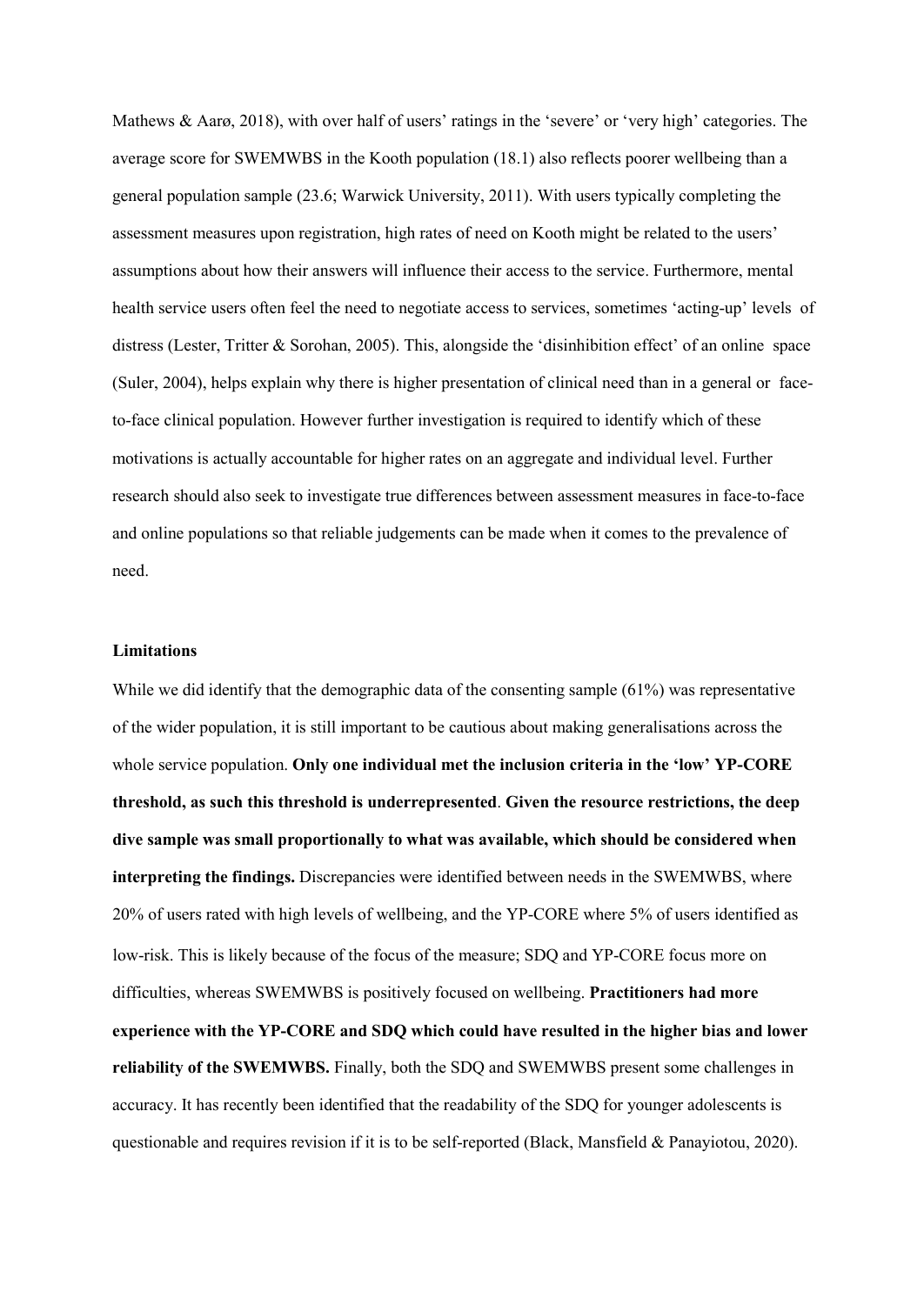Similarly, SWEMWBS was found to be less understandable and relatable by an online population when compared with the YP-CORE and SDQ (Sefi et al., 2020). **However, these widely used measures were assessed to be the best options available at the present time, and as suggested the outcomes would likely be enhanced using a combination of measures.** 

### **Conclusion**

The use of standardised measures provides key insights into the presenting needs of users in an online service. **Although standardised measures are a reliable way to indicate need, we would suggest using a standardised measure alongside an idiographic one to reliably account for the subjective experience of service users.** Using these measures in an online therapeutic environment revealed a prevalence of need among this specific population, which largely indicated higher levels of need than that seen in face-to-face clinical populations. Further work is required to identify the motivations of service users when completing an optional assessment, and why scores appear to be higher in an online service compared with face-to-face environments.

#### **Acknowledgements**

This work has been funded as part of service innovation by Kooth plc., there has been no external funding sought to carry out this work. One author (JJ) has no conflict of interest. Four authors (CM, CO, ER and AS) are all employees of Kooth plc. who funded this project and collected the data as part of service improvement and innovation. As the funder of the project Kooth plc. provided the resource to plan for, collect and analyse data, and write the report for this study. Ethical standards of research and reporting of the University of Exeter were adhered to. CM had access to the full data set used within this study and takes responsibility for the integrity of the data and the accuracy of the data analysis, led by ER. We'd like to thank all the Kooth service users who completed a measure of need work during the period of data collection and allowed us to use their data within this study. We would also like to acknowledge the on-going support of The Child Outcome and Research Consortium (CORC) who strive to improve outcomes across mental health care for children.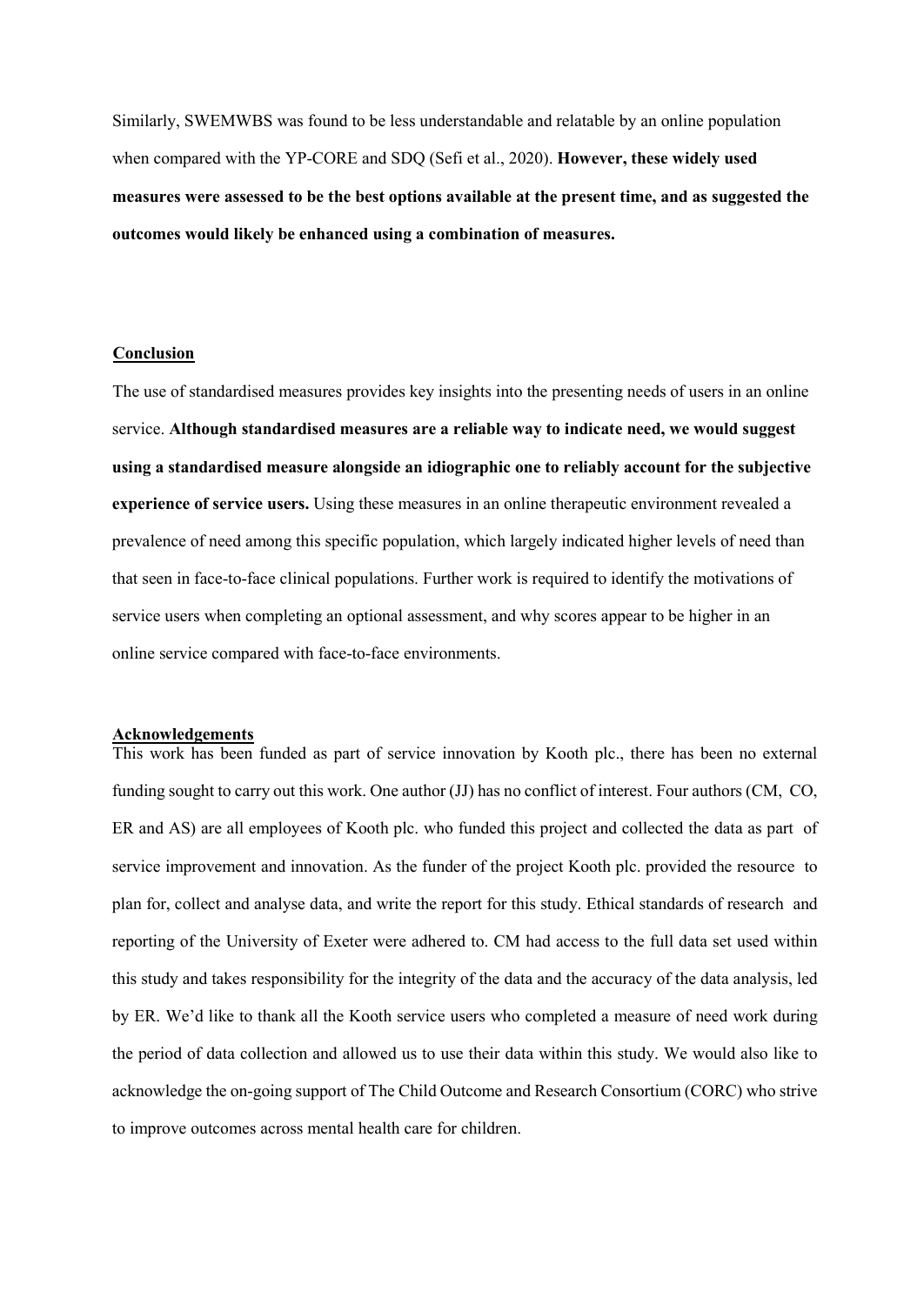### **References**

Ashworth, M., Shepherd, M., Christey, J., Matthews, V., Wright, K., Parmentier, H.,Robinson, S., & Godfrey, E. (2004). A client-generated psychometric instrument: The development of 'PSYCHLOPS'. *Counselling and Psychotherapy Research*, 4(2), 27-31.

Barak, A., & Grohol, J. M. (2011). Current and future trends in internet-supported mental health interventions. *Journal of Technology in Human Services*, *29*(3), 155-196.

Beattie, D., Cunningham, S., Jones, R., & Zelenko, O. (2006). 'I use online so the counsellors can't hear me crying': Creating design solutions for online counselling. *Media International Australia incorporating culture and policy*, *118*(1), 43-52.

Beltz, A. M., Wright, A. G., Sprague, B. N., & Molenaar, P. C. (2016). Bridging the nomothetic and idiographic approaches to the analysis of clinical data. *Assessment*, *23*(4), 447-458.

Ben-Arieh, A. (2008). Indicators and indices of children's well-being: towards a more policy-oriented perspective. *European Journal of Education*, *43*(1), 37-50.

Black, L., Mansfield, R., & Panayiotou, M. (2020). Age Appropriateness of the Self-Report Strengths and Difficulties Questionnaire. *Assessment*, 8-11.

Börjesson, S., & Boström, P. K. (2019). "I want to know what it is used for": Clients' perspectives on completing a routine outcome measure (ROM) while undergoing psychotherapy. *Psychotherapy Research*, 1-11.

Bouwmans, C., De Jong, K., Timman, R., Zijlstra-Vlasveld, M., Van der Feltz-Cornelis, C., Tan, S. S., & Hakkaart-van Roijen, L. (2013). Feasibility, reliability and validity of a questionnaire on healthcare consumption and productivity loss in patients with a psychiatric disorder (TiC-P). *BMC*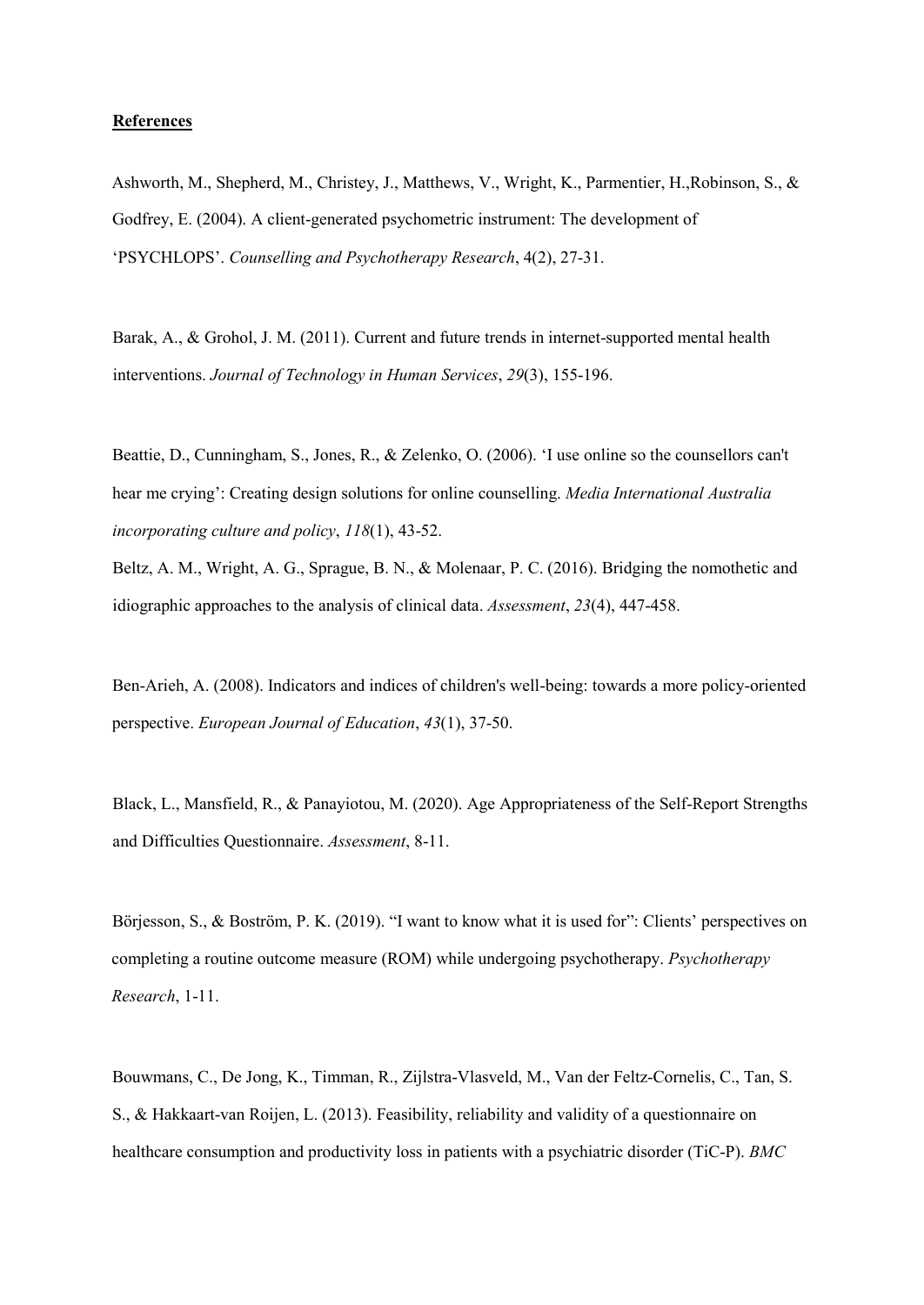*health services research*, *13*(1), 217.

Brenner, H., & Kliebsch, U. (1996). Dependence of weighted kappa coefficients on the number of categories. *Epidemiology*, 199-202.

Care Quality Commission. (2017). Review of children and young people's mental health services. Phase one report. The Stationery Office. Retrieved 24 April 2020, from https://protect eu.mimecast.com/s/NoI1CNV0ing69imw7R6.

Children's Commissioner's Office. (2017). Briefing: children's mental healthcare in England. Children's Commissioner's Office. Retrieved 27 April 2020, from https://www.childrenscommissioner.gov.uk/wp-content/uploads/2017/10/Childrens-Commissioner for-England-Mental-Health-Briefing-1.1.pdf.

Christensen, H., Griffiths, K. M., & Korten, A. (2002). Web-based cognitive behavior therapy: analysis of site usage and changes in depression and anxiety scores. *Journal of medical Internet research*, *4*(1), e3.

Clarke, A., Putz, R., Friede, T., Ashdown, J., Adi, Y., Martin, S., Flynn, P., Blake, A., Stewart-Brown, S., & Platt, S. (2010). Warwick-Edinburgh Mental Well-being Scale (WEMWBS) acceptability and validation in English and Scottish secondary school students (The WAVES Project) Glasgow. *NHS Health Scotland*.

Cooper, M. (2009). Counselling in UK secondary schools: A comprehensive review of audit and evaluation data. *Counselling and Psychotherapy Research*, *9*(3), 137-150

CORC (2020) Outcome and Experience measures. Retrieved 27 March 2020, from https://www.corc.uk.net/outcome-experience-measures/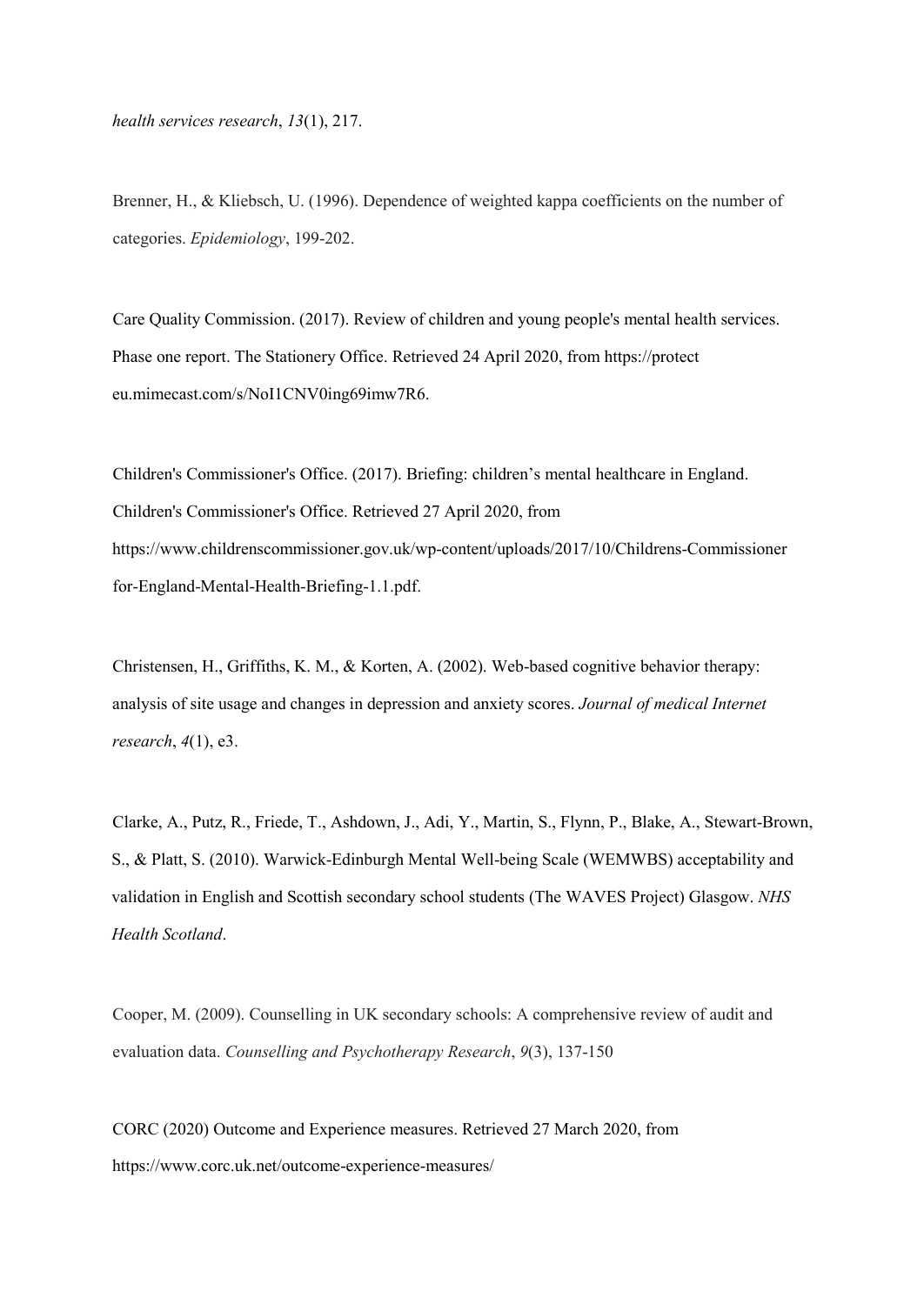CORC (2020). Outcome Measures in Child and Youth Mental Health Services. Retrieved 3 April 2020, from https://www.corc.uk.net/media/2131/nhse\_report\_corc.pdf

Crowe, S., Cresswell, K., Robertson, A., Huby, G., Avery, A., & Sheikh, A. (2011). The case study approach. *BMC medical research methodology*, *11*(1), 100.

Demetriou, C., Ozer, B. U., & Essau, C. A. (2015). Self-Report Questionnaire. *The encyclopedia of clinical psychology*. Hoboken, NJ: John Wiley & Sons, 1-2.

De Vries, P. J., Davids, E. L., Mathews, C., & Aarø, L. E. (2018). Measuring adolescent mental health around the globe: psychometric properties of the self-report Strengths and Difficulties Questionnaire in South Africa, and comparison with UK, Australian and Chinese data. *Epidemiology and psychiatric sciences*, *27*(4), 369-380.

Evans, S., Greenhalgh, J., & Connelly, J. (2000). Selecting a mental health needs assessment scale: guidance on the critical appraisal of standardised measures. *Journal of Evaluation in Clinical Practice*, *6*(4), 379-393.

Evans, C., Mellor-Clark, J., Margison, F., Barkham, M., Audin, K., Connell, J., & McGrath, G. (2000). CORE: clinical outcomes in routine evaluation. *Journal of Mental Health*, *9*(3), 247- 255.

Fink, E., Patalay, P., Sharpe, H., Holley, S., Deighton, J., & Wolpert, M. (2015). Mental health difficulties in early adolescence: a comparison of two cross-sectional studies in England from 2009 to 2014. *Journal of Adolescent Health*, *56*(5), 502-507.

Frith, E. (2017). Online mental health support for young people. *The Education Policy Institute*. Retrieved 23 Apr 2020, from https://epi.org.uk/publications-and-research/online-mental-health support-young-people/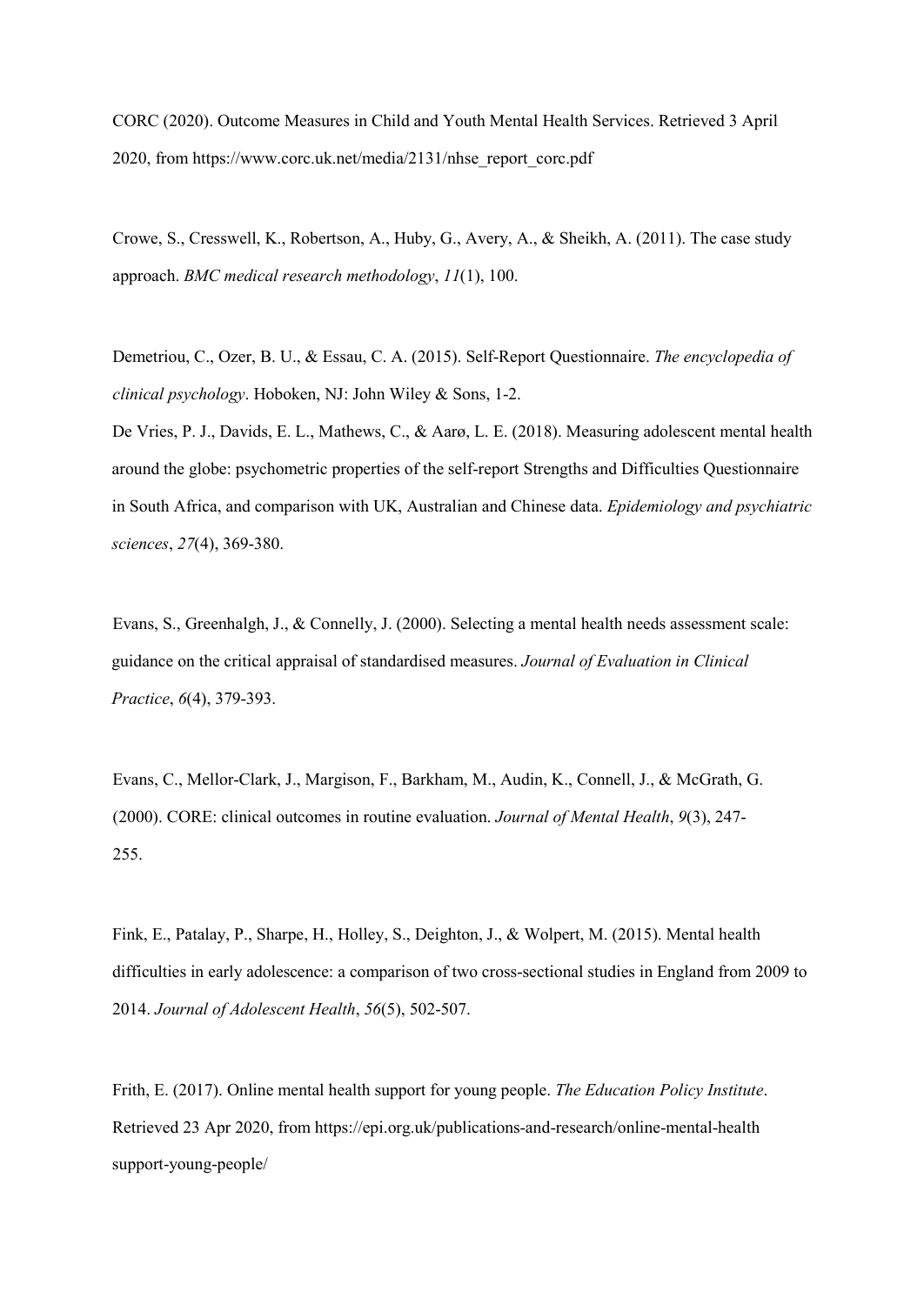Goodman, R. (1997). The Strengths and Difficulties Questionnaire: a research note. *Journal of child psychology and psychiatry*, *38*(5), 581-586.

Goodman, R. (2001). Psychometric properties of the strengths and difficulties questionnaire. *Journal of the American Academy of Child & Adolescent Psychiatry*, *40*(11), 1337-1345.

Good Governance Institute (2016). What is a deep drive? Retrieved 28 April 2020, from https://www.good-governance.org.uk/wp-content/uploads/2017/04/What-is-a-deep-dive.pdf Gowers, S., Levine, W., Bailey-Rogers, S., Shore, A., & Burhouse, E. (2002). Use of a routine, self report outcome measure (HoNOSCA–SR) in two adolescent mental health services. *The British Journal of Psychiatry*, *180*(3), 266-269.

Hanley, T., & Reynolds, D. (2009). Counselling psychology and the internet: A review of the quantitative research into online outcomes and alliances within text-based therapy. *Counselling Psychology Review*, *24*(2), 4-13.

Haver, A., Akerjordet, K., Caputi, P., Furunes, T., & Magee, C. (2015). Measuring mental well-being: A validation of the short Warwick–Edinburgh mental well-being scale in Norwegian and Swedish. *Scandinavian journal of public health*, *43*(7), 721-727.

Hill, A., Cooper, M., Pybis, J., Cromarnhsty, K., Pattison, S., & Spong, S. (2011). Evaluation of the Welsh school-based counselling strategy. Cardif, 46-47

Houston, T. K., Cooper, L. A., Vu, H. T., Kahn, J., Toser, J., & Ford, D. E. (2001). Screening the public for depression through the Internet. *Psychiatric services*, *52*(3), 362-367.

Kowalenko, N. M., & Culjak, G. (2018). Workforce planning for children and young people's mental health care. *The Lancet Public Health*, 3(6), 266-277.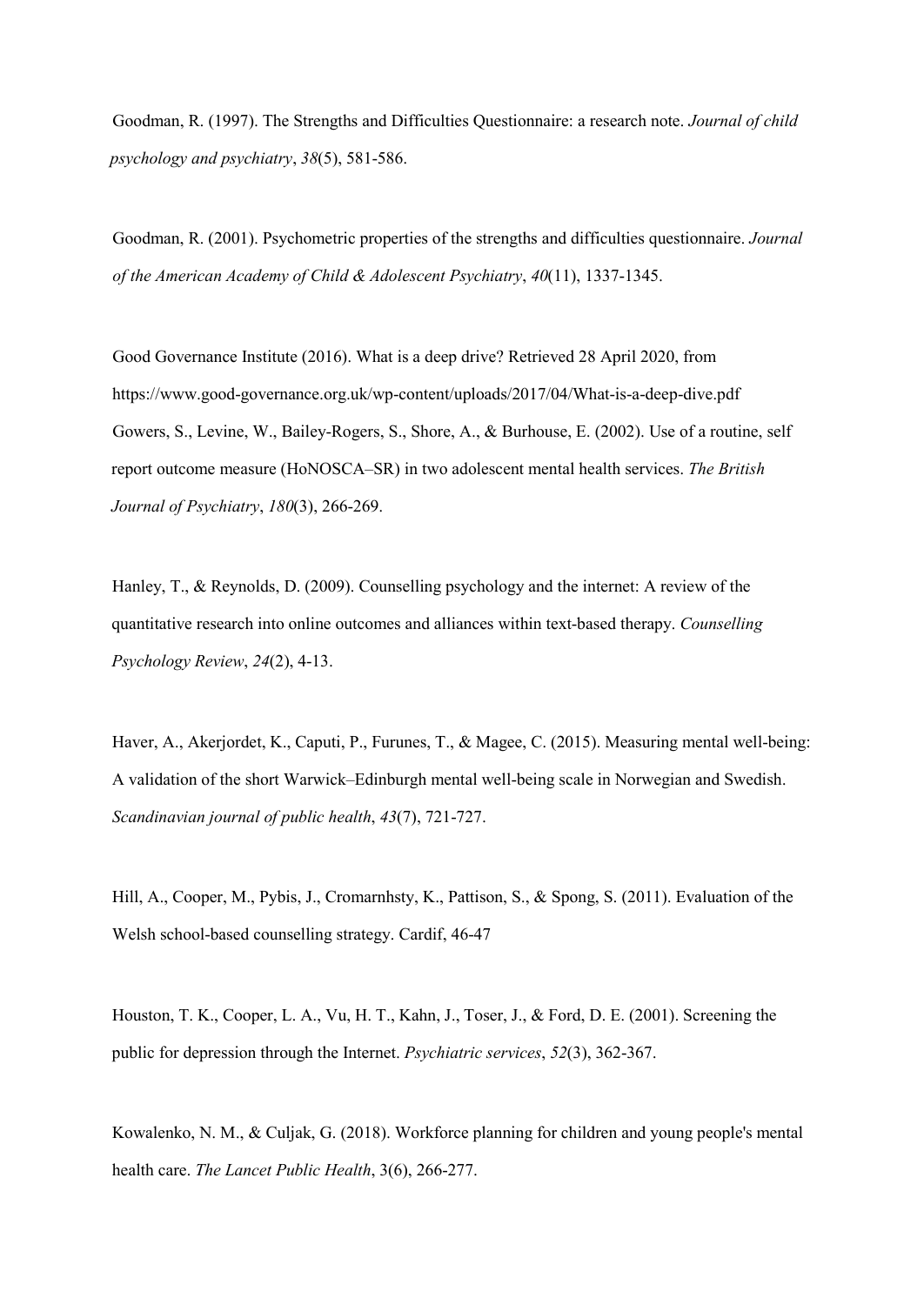Landis, J. R., & Koch, G. G. (1977). The measurement of observer agreement for categorical data. *biometrics*, 159-174.

Law, D., & Jacob, J. (2013). *Goals and goal based outcomes (GBOs)*. London: CAMHS Press. Lester, H., Tritter, J. Q., & Sorohan, H. (2005). Patients' and health professionals' views on primary care for people with serious mental illness: focus group study. *British Medical Journal*, 330(7500), 1122.

Levy, P. S., & Lemeshow, S. (2008). Stratification random sampling: further issues. *Sampling of populations: methods and application.* Hoboken, NJ: John Wiley & Sons, Inc, 143-88.

Lundberg, J., & Kristenson, M. (2008). Is subjective status influenced by psychosocial factors?. *Social Indicators Research*, *89*(3), 375.

Lundh, A. (2012). *On the children's global assessment scale (CGAS)* Dept of Clinical Neuroscience.

NHS Digital (2017). Mental Health of Children and Young People in England. Retrieved 23 April 2020, from https://digital.nhs.uk/data-and-information/publications/statistical/mental-health-of children-and-young-people-in-england/2017/2017

Paulhus, D. L., & Vazire, S. (2007). The self-report method. *Handbook of research methods in personality psychology*, 1, 224-239.

Pitchforth, J., Fahy, K., Ford, T., Wolpert, M., Viner, R. M., & Hargreaves, D. S. (2019). Mental health and well-being trends among children and young people in the UK, 1995–2014: analysis of repeated cross-sectional national health surveys. *Psychological medicine*, *49*(8), 1275-1285.

Rimmer, A. (2018). GPs think that lack of mental health services is putting young people at risk.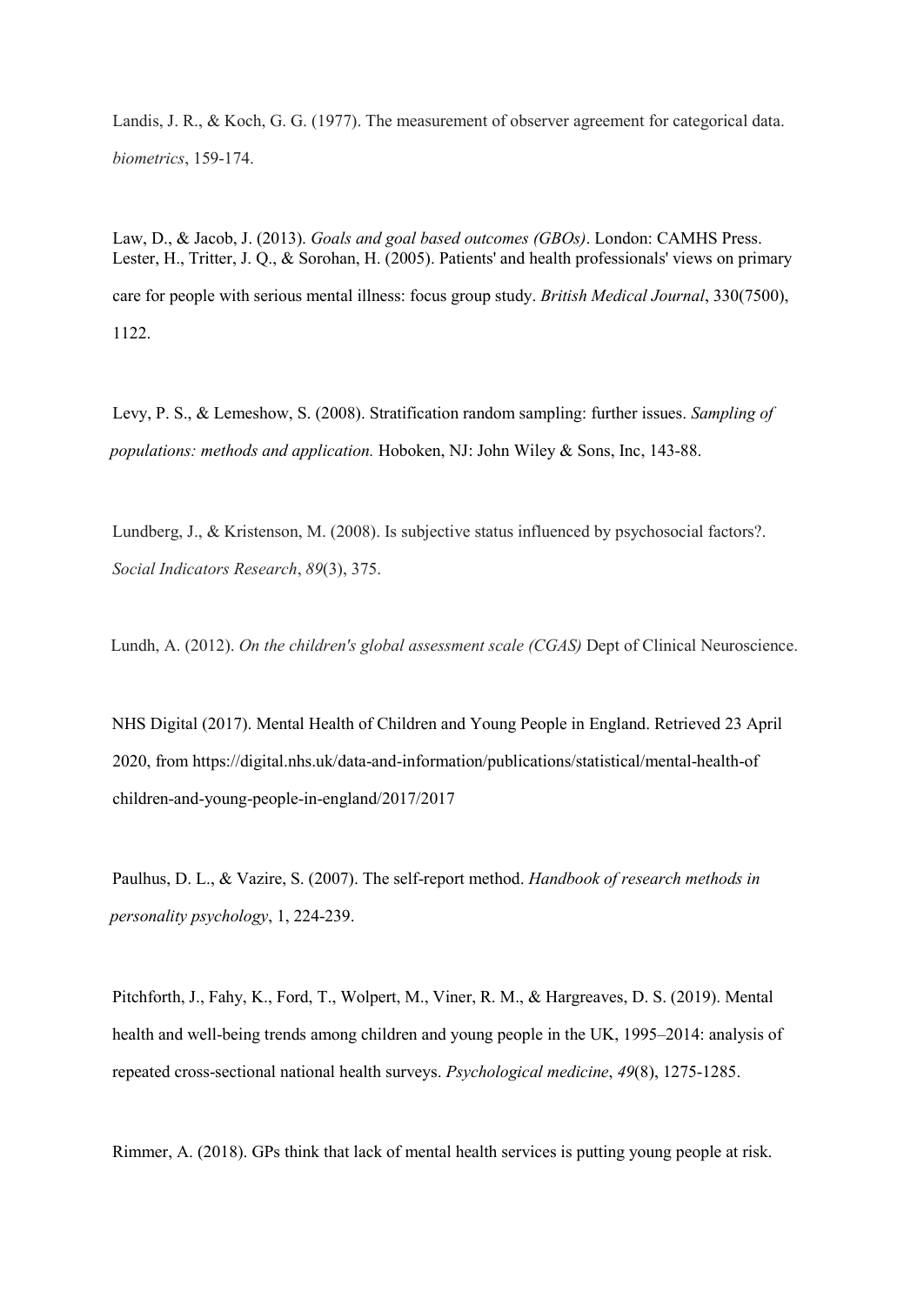BMJ, 363, k5436. Retrieved 27 April 2020, from https://www.bmj.com/content/363/bmj.k5436.full. Sefi, A., and Frampton, I. (2020). Testing Measures Online: How are three standard measures for mental health and wellbeing received in an online counselling and support service for children and young people? Manuscript submitted for publication.

Sefi, A., & Hanley, T. (2012). Examining the complexities of measuring effectiveness of online counselling for young people using routine evaluation data. *Pastoral Care in Education*, *30*(1), 49- 64.

Sim, J., & Wright, C. C. (2005). The kappa statistic in reliability studies: use, interpretation, and sample size requirements. *Physical therapy*, *85*(3), 257-268.

Slade, M., Thornicroft, G., & Glover, G. (1999). The feasibility of routine outcome measures in mental health. *Social psychiatry and psychiatric epidemiology*, *34*(5), 243-249.

Stewart, S. (1999). The use of standardised and non-standardised assessments in a social services setting: Implications for practice. *British Journal of Occupational Therapy*, *62*(9), 417-423.

Stewart-Brown, S., Tennant, A., Tennant, R., Platt, S., Parkinson, J., & Weich, S. (2009). Internal construct validity of the Warwick-Edinburgh mental well-being scale (WEMWBS): A Rasch analysis using data from the Scottish health education population survey. *Health and quality of life outcomes*, *7*(1), 15.

Suler, J. (2004). The online disinhibition effect. *Cyberpsychology & behavior*, *7*(3), 321-326.

Tennant, R., Hiller, L., Fishwick, R., Platt, S., Joseph, S., Weich, S & Stewart-Brown, S. (2007). The Warwick-Edinburgh mental well-being scale (WEMWBS): Development and UK validation. *Health and Quality of life Outcomes*, *5*(1), 63.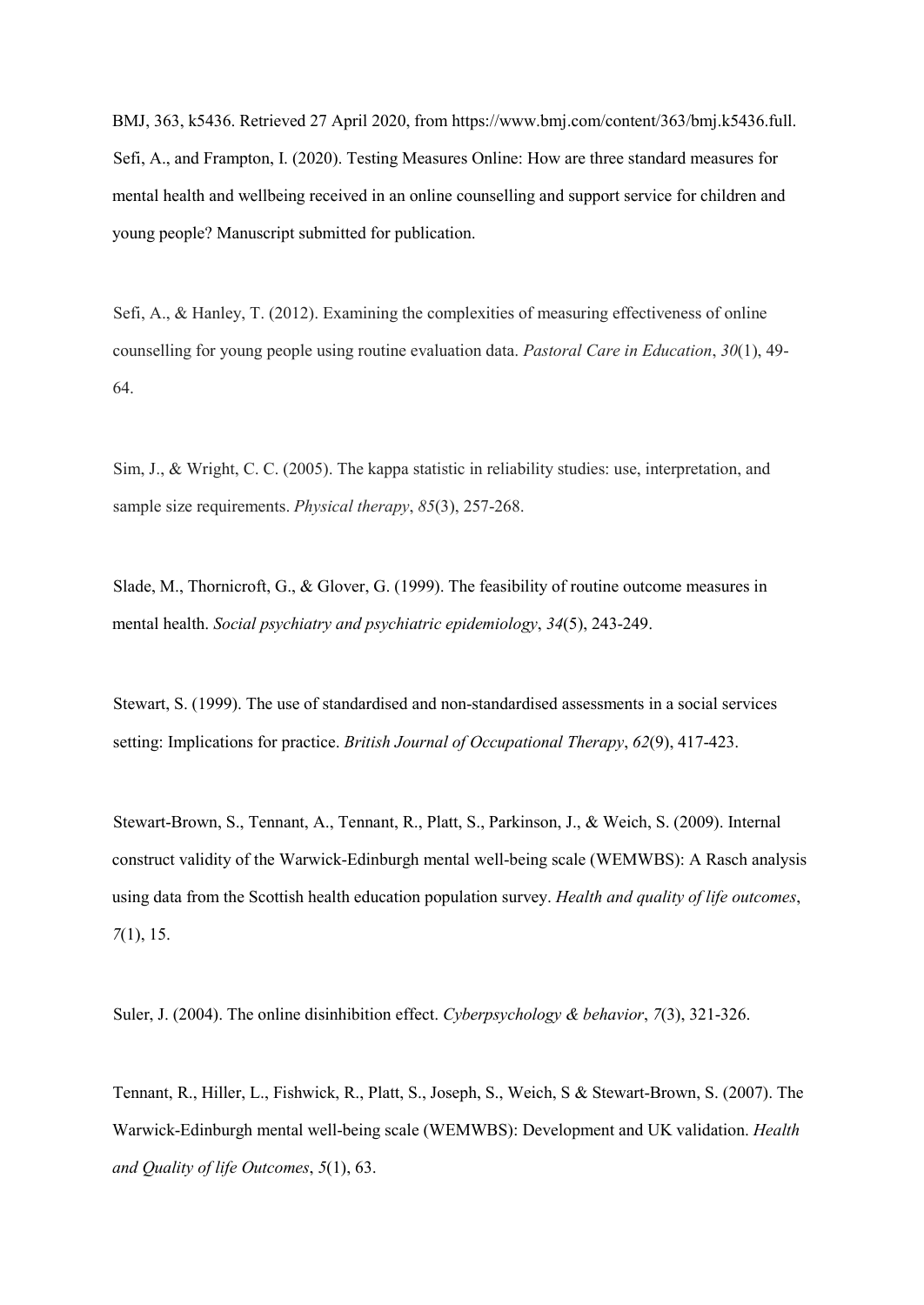Truman, J., Robinson, K., Evans, A. L., Smith, D., Cunningham, L., Millward, R., & Minnis, H. (2003). The strengths and difficulties questionnaire. *European child & adolescent psychiatry*, *12*(1), 9-14.

Twigg, E., Barkham, M., Bewick, B. M., Mulhern, B., Connell, J., & Cooper, M. (2009). The YP CORE: Development and validation of a young person's version of the CORE-OM. *Counselling and Psychotherapy Research*, *9*, 160-168.

Twigg, E., Cooper, M., Evans, C., Freire, E., Mellor‐Clark, J., McInnes, B., & Barkham, M. (2016). Acceptability, reliability, referwolpertential distributions and sensitivity to change in the Young Person's Clinical Outcomes in Routine Evaluation (YP‐CORE) outcome measure: replication and refinement. *Child and Adolescent Mental Health*, *21*(2), 115-123.

Vallejo, M. A., Jordán, C. M., Díaz, M. I., Comeche, M. I., & Ortega, J. (2007). Psychological assessment via the internet: a reliability and validity study of online (vs paper-and-pencil) versions of the General Health Questionnaire-28 (GHQ-28) and the Symptoms Check-List-90-Revised (SCL-90- R). *Journal of Medical Internet Research*, *9*(1), e2.

Ware, J. E., Bjorner, J., & Kosinski, M. (1999). Dynamic health assessments: the search for more practical and more precise outcomes measures. *Quality of Life Newsletter*, 11-13.

Wartella, E., Rideout, V., Montague, H., Beaudoin-Ryan, L., & Lauricella, A. (2016). Teens, health and technology: A national survey. *Media and communication*, *4*(3), 13-23.

Warwick University (2011). WEMWBS Population Norms in Health Survey for England data 2011. Retrieved 28 April 2020 from,

https://warwick.ac.uk/fac/sci/med/research/platform/wemwbs/using/howto/wemwbs\_population\_nor ms in health survey for england data 2011.pdf